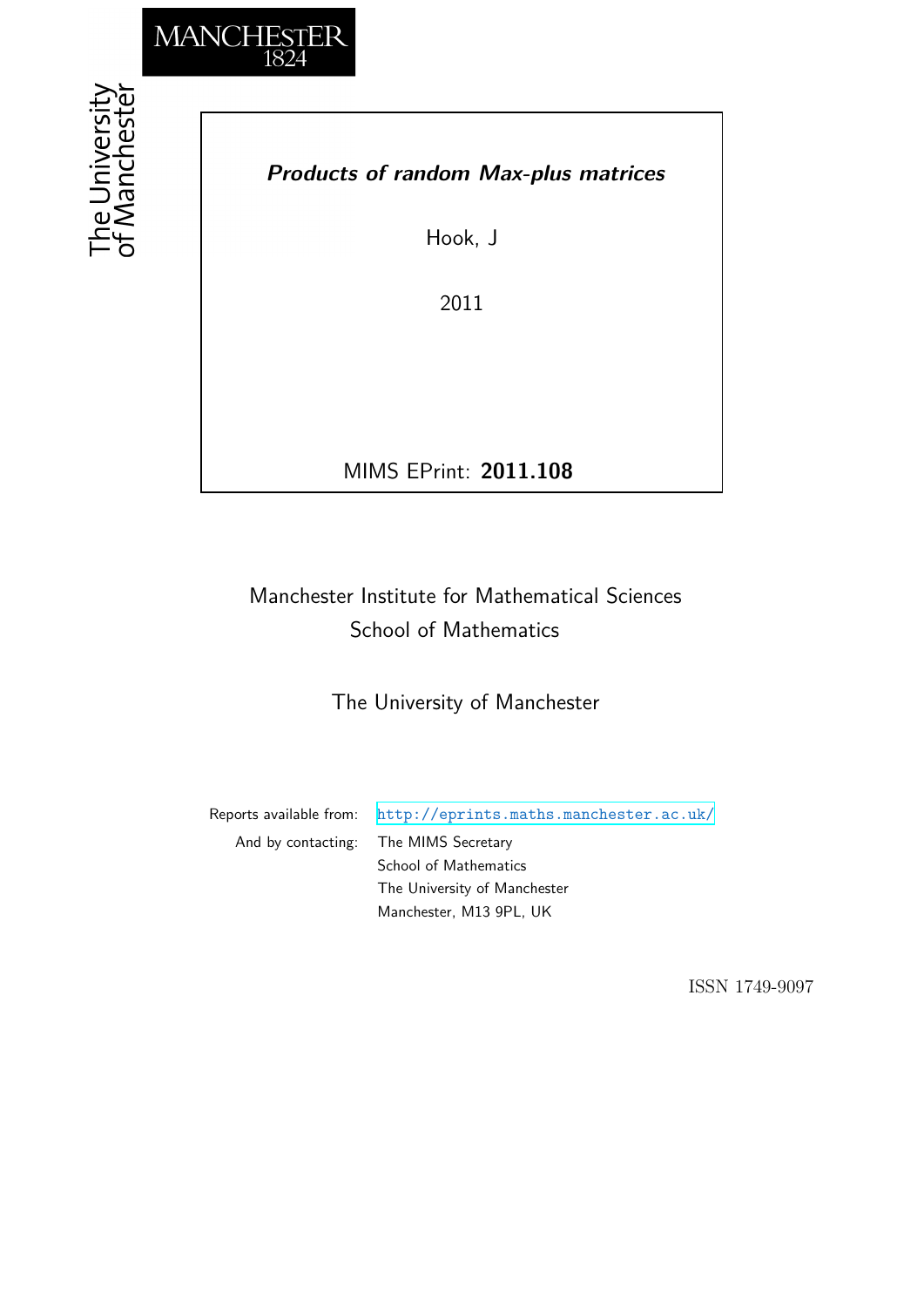# Products of random Max-plus matrices DRAFT

James Hook

School of Mathematics, University of Manchester

## Abstract

Max-plus stochastic linear systems describe a wide variety of non-linear queueing processes. The dynamics of these systems are dominated by a Max-plus analogue of the Lyupanov exponent the value of which depends on the structure of the underlying support graphs as well as the properties of the waiting-time distributions. For matrices whose associated weighted graphs have identically distributed edge weights (componentwise homogeneity) we are able to decouple these two effects and provide a sandwich of bounds for the Max-plus Lyupanov exponent relating it to some classical properties of the support graph and some extreme value expectations of the waiting-time distributions. This sandwich inequality is then applied to products of componentwise exponential, Gaussian and uniform matrices.

### 1 Introduction

The Max-plus algebra gives us an alternative way to look at a number of interesting classically non-linear phenomena [1-8]. In particular there are many quite different dynamical systems/mathematical constructions which are quite intractable with standard algebra but become linear or in some other way simpler when expressed in Max-plus.

Dynamical systems whose variables are the starting times of different interacting events fit quite naturally into the Max-plus linear systems framework. If some event i can only reoccur for the  $(n+1)$ th time  $M_{i,j}$  seconds after event j has occurred for the *n*th time then  $x_i(n + 1)$ , the time *i* occurs for the  $(n + 1)$ th time, satisfies

$$
x_i(n+1) = \max_j [M_{i,j} + x_j(n)] = [M \otimes \underline{x}(n)]_i
$$
 (1)

where ⊗ stands for Max-plus multiplication. The theory for Max-plus matrix algebra follows in analogy to the classical case; there are eigenvalues and eigenvectors, determinants, the Caley-Hamilton theorem holds and much more besides [6]. For an introduction to Max-plus algebra see [1].

In this paper we consider products of random Max-plus matrices. The Petrinet formalism provides a modeling language in which we can describe a stochastic queueing system as a type of graph then systematically obtain a Max-plus linear system describing its evolution  $\vert 1, 2, 8 \vert$ .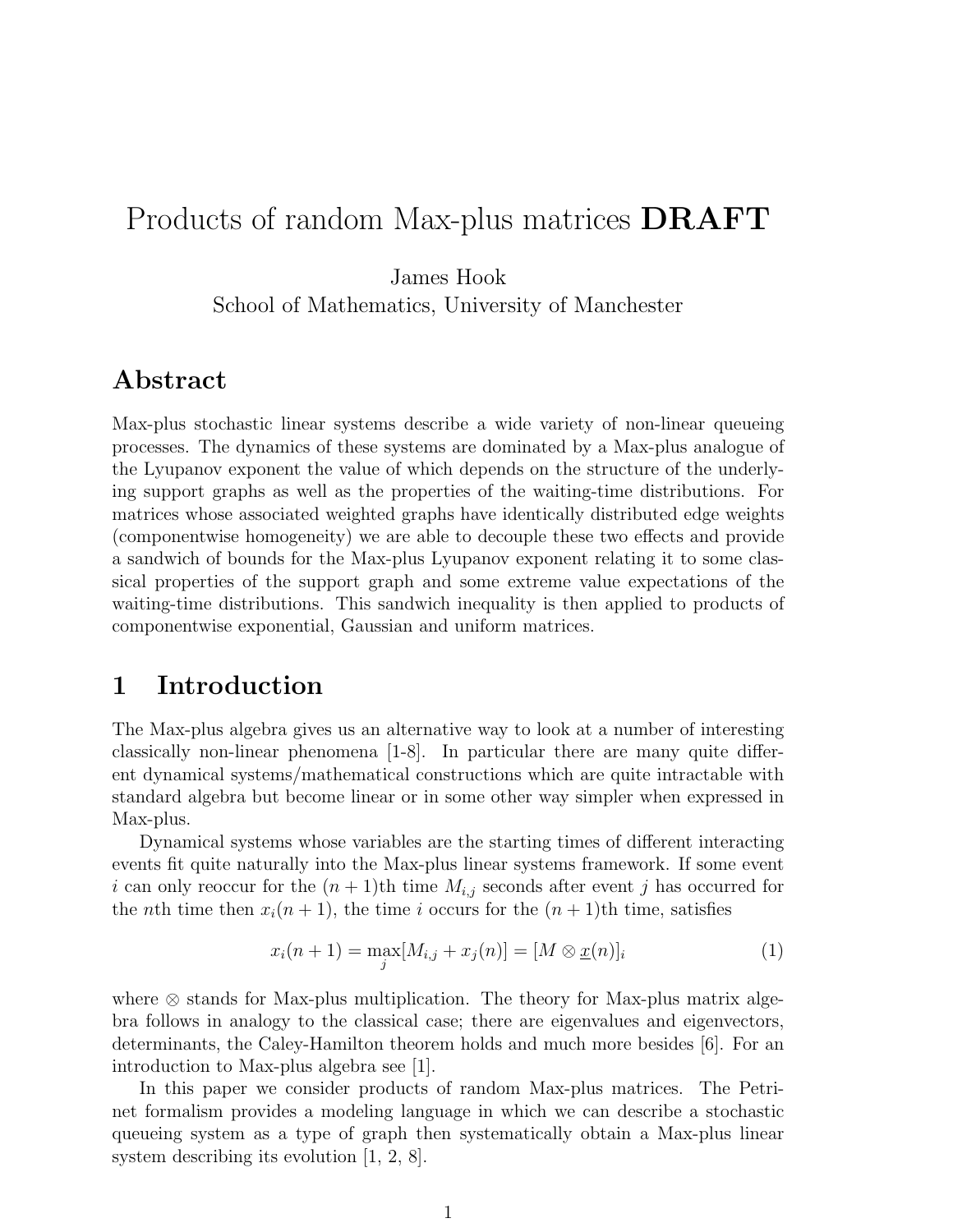#### 1.1 Application - Highly parallel asynchronous computing

Although the Petri-net formalism provides the scope to describe many different systems in a Max-plus linear way we are able to model the following less general example directly.

Suppose that we implement some iterative algorithm, for solving a PDE say, on a large network of processors. We can model this network as a graph  $G = \langle V, E \rangle$  where vertices represent processors and an edge  $(i, j)$  indicates that processor i requires information from processor  $j$  in order to perform its computation. We now assign each processor i with some task which it performs in time  $c<sub>i</sub>(1)$  then broadcast its result to its successors, all  $j \in V$  such that  $(j, i) \in E$ , each communication taking time  $s_{i,i}(1)$ . Once i has performed its first computation and received the results of its predecessors first computations, all  $j \in V$  such that  $(i, j) \in E$ , it begins its second computation taking time  $c_i(2)$  which again it broadcasts to its successors taking time  $s_{i,i}(2)$  and so on. Therefore if  $x_i(n)$  is the time at which processor i begins its nth computation we have

$$
x(n+1)_i = \max\{x(n)_i + c_i(n), \max_{j \in V : (i,j) \in E} x(n)_j + c_j(n) + s_{i,j}(n)\}
$$
(2)

$$
= A(n) \otimes x(n) = [A(n) \otimes A(n-1) \otimes \dots \otimes A(1) \otimes \underline{x}(1)]_i
$$
 (3)

where  $A(n)$  is the Max-plus matrix given by

$$
A(n)_{i,j} = \begin{cases} c_j(n) + s_{i,j}(n) & \text{if } (i,j) \in E \\ c_i(n) & \text{if } i = j \text{ and } (i,i) \in \overline{E} \\ -\infty & \text{otherwise} \end{cases}
$$
 (4)

And if we model the waiting times  $c_i(n)$  and  $s_{i,j}(n)$  as random variables then our system is described by a product of random Max-plus matrices.

#### 1.2 Technical restrictions

In this paper we consider products of i.i.d. fixed support, componentwise homogeneous, associated, out independent,  $N \times N$  Max-plus matrices.

A sequence of fixed support Max-plus matrices can be defined in terms of an associated graph as follows. Let  $G = \langle \mathbb{N}_N, E \rangle$  be a directed graph, which may contain multiple (parallel) edges between the same two vertices in the same direction. Now to each edge in  $e \in E$  assign a sequence of weights  $[t(e)_n]_{n=1}^{\infty}$ . The matrix sequence defined by this associated graph is then given by

$$
A(n)_{i,j} = \max_{e \in E: j \mapsto i} t(e)_n \tag{5}
$$

The i.i.d. property requires that the edge weights are i.i.d. w.r.t. *n* i.e. that  $\left[\frac{f(e)}{n}\right]$ :  $e \in E\}_{n=1}^{\infty}$  is an i.i.d. sequence.

Componentwise homogeneity requires the  $t(e)<sub>n</sub>$  to have identical distribution for all  $n \in \mathbb{N}, e \in E$ .

Componentwise associativity requires the r.v's  $\{t(e)_n : e \in E\}$  to be are associated for each n (see section 3 and not that independent  $\Rightarrow$  associated).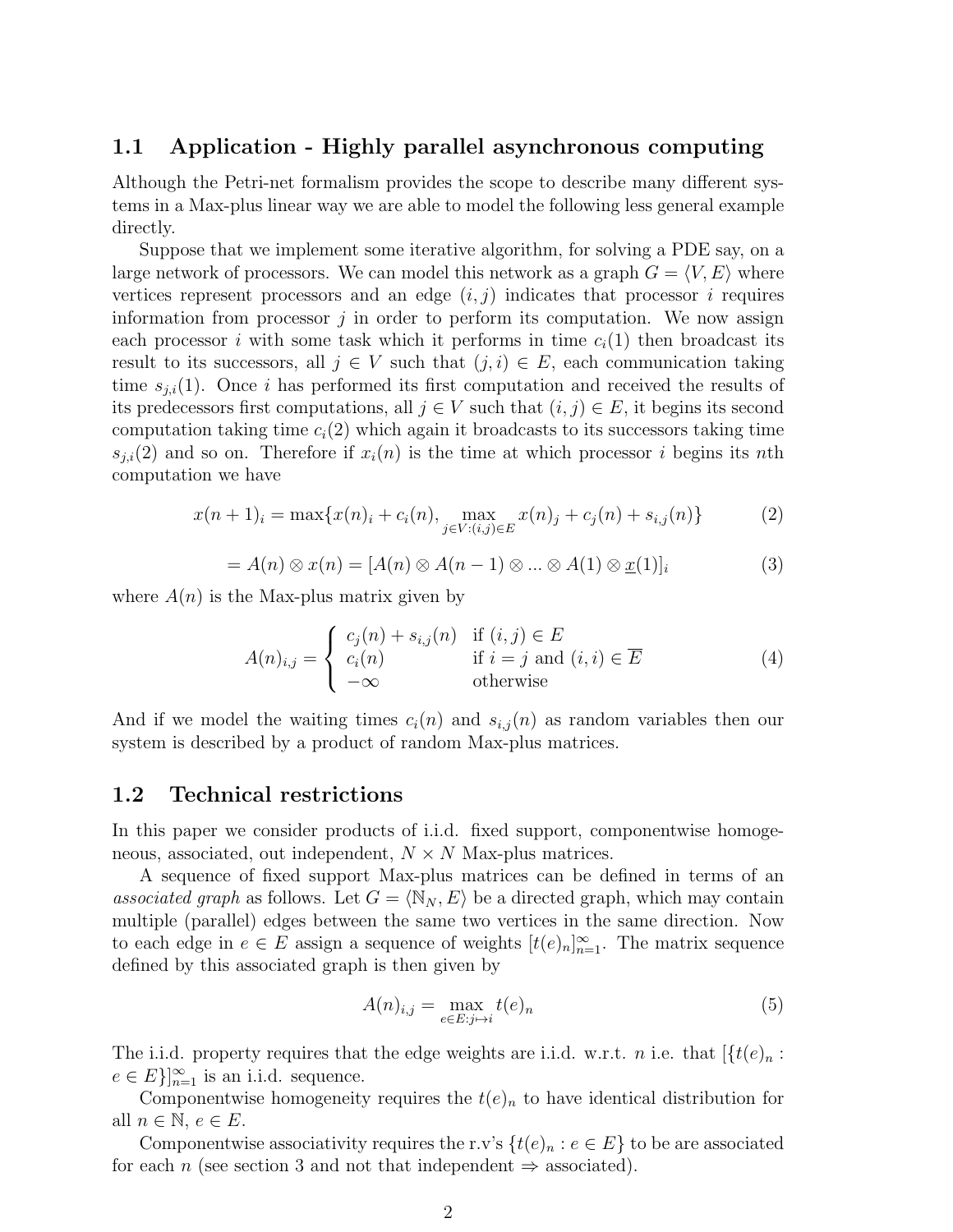Out independence requires that r.v's  $\{t(e)_n : e \in E : j \mapsto V\}$  be independent for each *n* and  $j \in V$ .

We further define an *associated adjacency matrix* A to this graph with  $A_{i,j}$  equal to the number of edges from  $j$  to  $i$  in  $G$ .

For the example system outlined above to fit these restrictions we would require that either  $s_{i,j} = 0$  for all  $(i,j) \in E$  or  $(i,i) \in E$  for all i, this ensures that each edge weight in the associated graph has the form  $c<sub>i</sub>(n)$  or each edge weight has the form  $c_j(n) + s_{i,j}(n)$ . There are a number of ways to satisfy the remaining conditions, the simplest being that the  $c_i(n)$  are i.i.d. as well as the  $s_{i,j}(n)$ . We then consider the transpose matrices  $[A^T(n)]_{n=1}^{\infty}$  as these will be out independent - unlike the original  $[A(n)]_{n=1}^{\infty}$  where the for fixed i the  $A_{j,i}$  are associated and not independent. Which reconciles with the original system since

$$
[\bigotimes_{n=1}^{k} A^{T}(n)]^{T} = \bigotimes_{n=k}^{1} A(n)
$$
\n(6)

is identically distributed to  $\bigotimes_{n=1}^{k} A(n)$  by the i.i.d. property.

#### 1.3 Outline

The remainder of this paper is outlined as follows. In section 2 we introduce the Max-plus Lyupanov exponent and give a new proof of its existence for products of i.i.d matrices then extend this result to the reducible periodic case. In section 3 we prove a sandwich inequality relating the Max-plus Lyupanov exponent of a product of i.i.d. fixed-support, componentwise-homogenous Max-plus matrices to some extreme value expectations of the associated waiting time distributions and some classical properties of the associated adjacency matrices. In section 4 we apply this theorem to three important examples, our results can be summarized as follows

- For componentwise exponential mean- $\mu$  matrices  $\lambda \approx \mu \log \mathcal{X}$
- For componentwise Gaussian- $(\mu, \sigma)$  matrices  $\lambda \approx \mu + \sigma$ √  $\overline{\log\mathcal{X}}$
- For componentwise uniform-[a, b] matrices  $\lambda \times b \frac{b-a}{\lambda}$  $\mathcal{X}_{0}^{(n)}$

Where  $X$  is the largest (classical) eigenvalue of the associated adjacency matrix.

### 2 Max-plus Lyupanov exponent

Products of Max-plus matrices of the form

$$
P(n) = \bigotimes_{k=1}^{n} A(k)
$$
\n(7)

can be interpreted as follows.  $P(n)_{i,j}$  is given by the weight of the maximally weighted path  $\sigma$  of length n through the associated graphs from j to i which accumulates weight on its k'th step according to  $A(k)$  so that

$$
P(n)_{i,j} = \max_{k_1, k_2, \dots, k_{n-1}} A(1)_{k_1, j} + A(2)_{k_2, k_1} + \dots + A(n)_{i, k_{n-1}} = \max_{\sigma} W(\sigma) \tag{8}
$$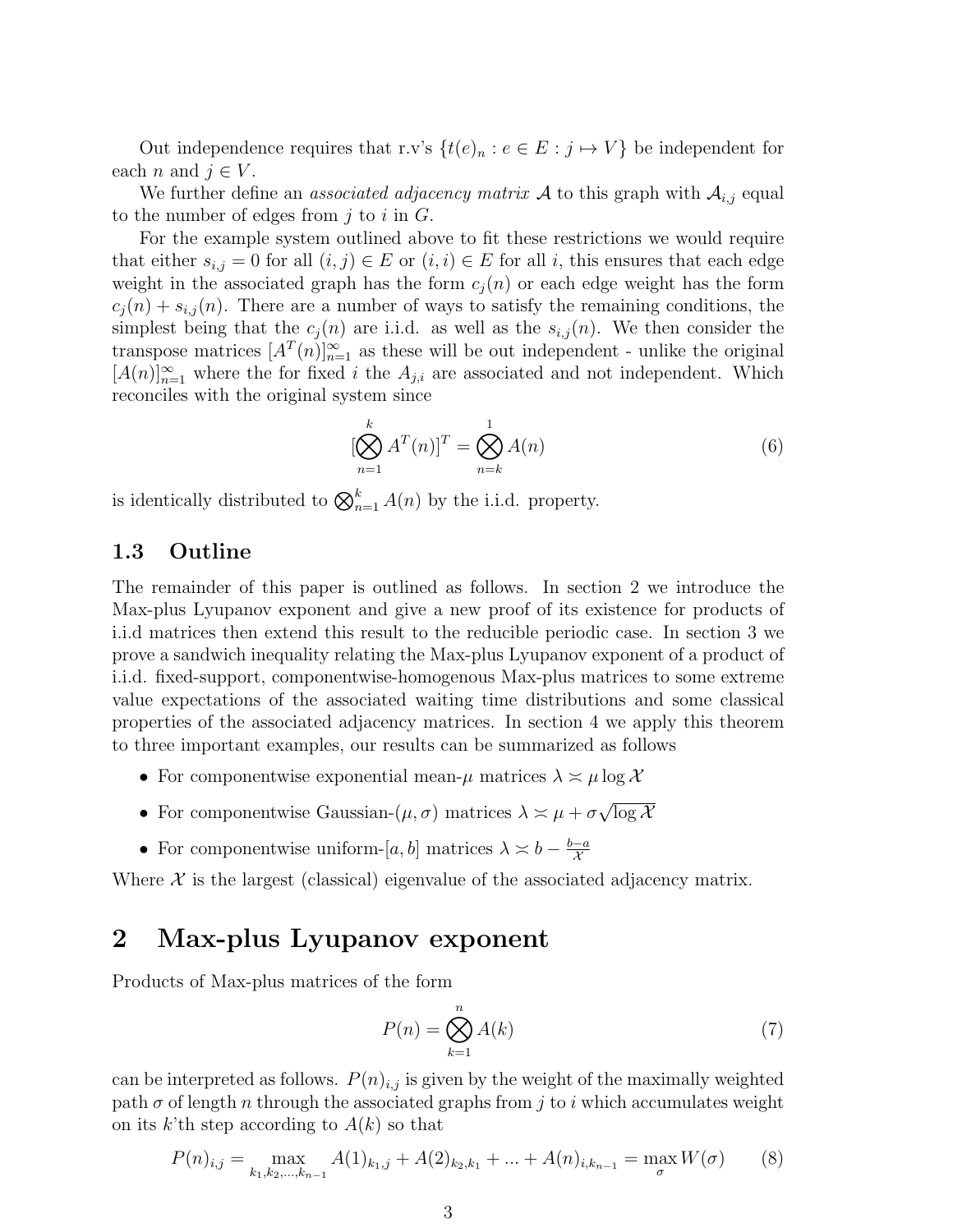Where the second maximum is taken over all paths of length  $n$  from  $j$  to  $i$  and

$$
W(\sigma) = \sum_{k=1}^{n} A(k)_{\sigma(k+1), \sigma(k)}
$$
\n(9)

This maximally weighted path perspective is very natural to use in max-plus linear algebra and is essential to the new theory presented in this paper. It also enables us to give a new, simpler proof of the max-plus multiplicative ergodic theorem.

**Theorem** Let  $[A(n)]_{n=1}^{\infty}$  be an i.i.d. sequence of matrices with fixed support. Provided the associated graph is irreducible and aperiodic then with probability-1 the limit

$$
\lambda = \lim_{n \to \infty} \frac{1}{n} P(n) = \lim_{n \to \infty} \frac{1}{n} \bigotimes_{k=1}^{n} A(k)
$$
\n(10)

exists and is a matrix with each element equal to the same constant, the maxplus Lyapunov exponent which we shall also denote  $\lambda$ .

Remark Note that since conventional multiplication acts like taking powers in Maxplus we are justified in calling this an exponent. However since the Max-plus exponent acts in an arithmetic as opposed to the classical geometric way it tells us nothing about the stability of the system, instead it gives us the average rate of growth which is common to all solutions

$$
\lim_{n \to \infty} \frac{X(n) = [\bigotimes_{k=1}^{n} A(k)] \otimes X(0)}{n} = \lambda
$$
\n(11)

We only call  $\lambda$  a Max-plus *Lyupanov* exponent because it emerges from this Max-plus multiplicative ergodic theorem in an analogous way.

- Proof This proof is a slightly different to the standard treatment which follows from Kingman's sub-additive ergodic theorem [2].
- Claim 1  $\lambda_n = \frac{1}{n}$  $\frac{1}{n} \mathbb{E} \{\max_{i,j} [\bigotimes_{k=1}^{n} A(k)]_{i,j}\}$  is a decreasing sequence bounded below by zero and therefore  $\lim_{n\to\infty}\lambda_n=\lambda$  exists.
- **Proof** Consider  $(n + m)\lambda_{n+m}$  the expected weight of the maximally weighted path of length  $n + m$ . Now suppose that to further maximize this weight we are able to jump to any vertex in the graph between the *n*th and  $(n+1)$ th stages - since we are able to do nothing if we so choose the weight of this new path must be at least equal to the previous maximum so that

$$
(n+m)\lambda_{n+m} = \mathbb{E}\{\max_{i,j}[\bigotimes_{k=1}^{n+m} A(k)]_{i,j}\} \leq \mathbb{E}\{\max_{i,j,k,l}[\bigotimes_{k=1}^{n} A(k)]_{i,k} + [\bigotimes_{k=n+1}^{n+m} A(k)]_{l,j}\}
$$

$$
= n\lambda_n + m\lambda_m
$$
(12)

and the claim follows from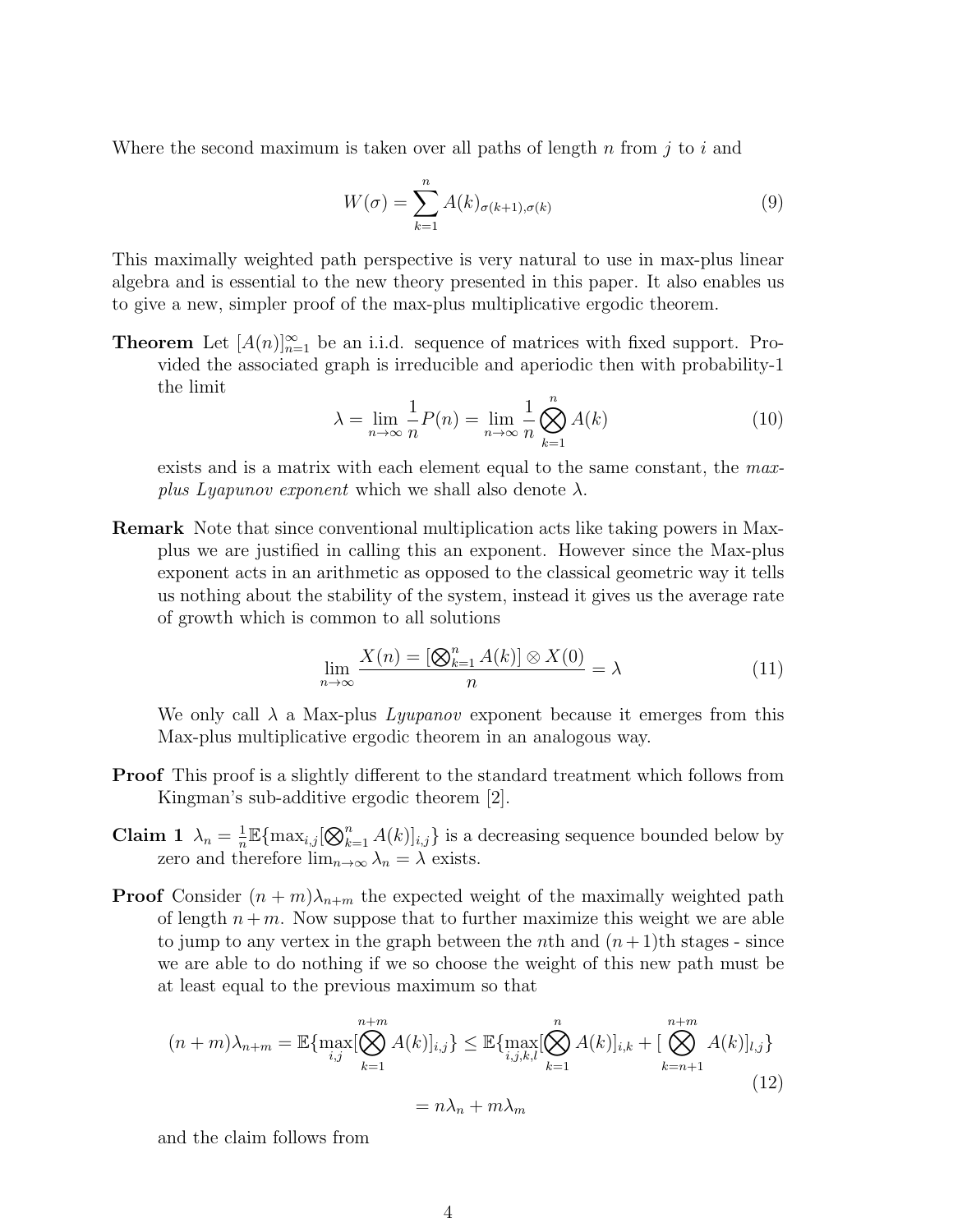**Fekete's Subadditive Lemma** A sequence  $(a_n)_{n=1}^{\infty}$  is subbaditive iff  $a_{n+m} \le a_n +$ 

 $a_m$  for all n, m and for such a sequence

$$
\lim_{n \to \infty} \frac{a_n}{n} = \min_n \frac{a_n}{n}
$$
\n(13)

exists.

- Claim 2  $[\mathcal{A}(k)]_{i,j} = \max_{i',j'} [\mathcal{A}(k)]_{i',j'} C$  for some C with bounded expectation.
- proof Clearly the weight of the path on the right hand side must be greater than that on the left. Consider the path  $\sigma$  that attains the maximum weight in the right hand side of the equation.
- **Claim 3** Provided the graph associated with  $M$  is irreducible and aperiodic there exists a path  $\varsigma$  from i to j that coincides with  $\sigma$  from the  $N^2 + N$ th step to the  $n - N^2 - N$ th step.
- **Proof** It suffices to show that for all  $n > N^2 + N$  any vertex is reachable from any other in exactly *n* steps. Suppose we start at vertex  $j$  which must lie on at least two cycles of co-prime length p, q say. Therefore for all  $n > pq < N^2$  every vertex is reachable from itself. Finally for each  $i$  there is a path from  $j$  to  $i$  of length  $\langle N$ .

C is just the difference in weight between the two paths whose expectation can easily be bounded by  $2\lambda_1(N^2+N)$ .

**Corollary** Our theorem follows by considering a path of length  $n \times m$  from i to j. Suppose that the maximally weighted path is  $\sigma$  then

$$
\lim_{n,m \to \infty} \frac{1}{nm} [\bigotimes_{k=1}^{nm} A(k)]_{i,j} = \lim_{n,m \to \infty} \frac{1}{m} \left( \frac{1}{n} [\bigotimes_{k=1}^{n} A(k)]_{i,\sigma(n)} + \frac{1}{n} [\bigotimes_{k=n+1}^{2n} A(k)]_{\sigma(n+1),\sigma(2n)} + \dots + \frac{1}{n} [\bigotimes_{k=n(m-1)+1}^{nm} A(k)]_{\sigma(n(m-1)+1),j} \right)
$$
(14)

We can now use claim 2 to replace

$$
\frac{1}{n} \left[ \bigotimes_{k=tn+1}^{n(t+1)} A(k) \right]_{\sigma(tn+1), \sigma(n(t+1))}
$$
(15)

with

$$
\frac{1}{n} \max_{i',j'} [\bigotimes_{k=tn+1}^{n(t+1)} A(k)]_{i',j'} - \frac{C}{n}
$$
\n(16)

Taking the limit in m the first part of each term gives us  $\lambda_n$  by the law of large numbers. Then taking the limit in n gives us  $\lambda$  and takes the C terms to zero. If we can not factorize our path length in this way simply include a remainder which when divided by  $n$  goes to zero.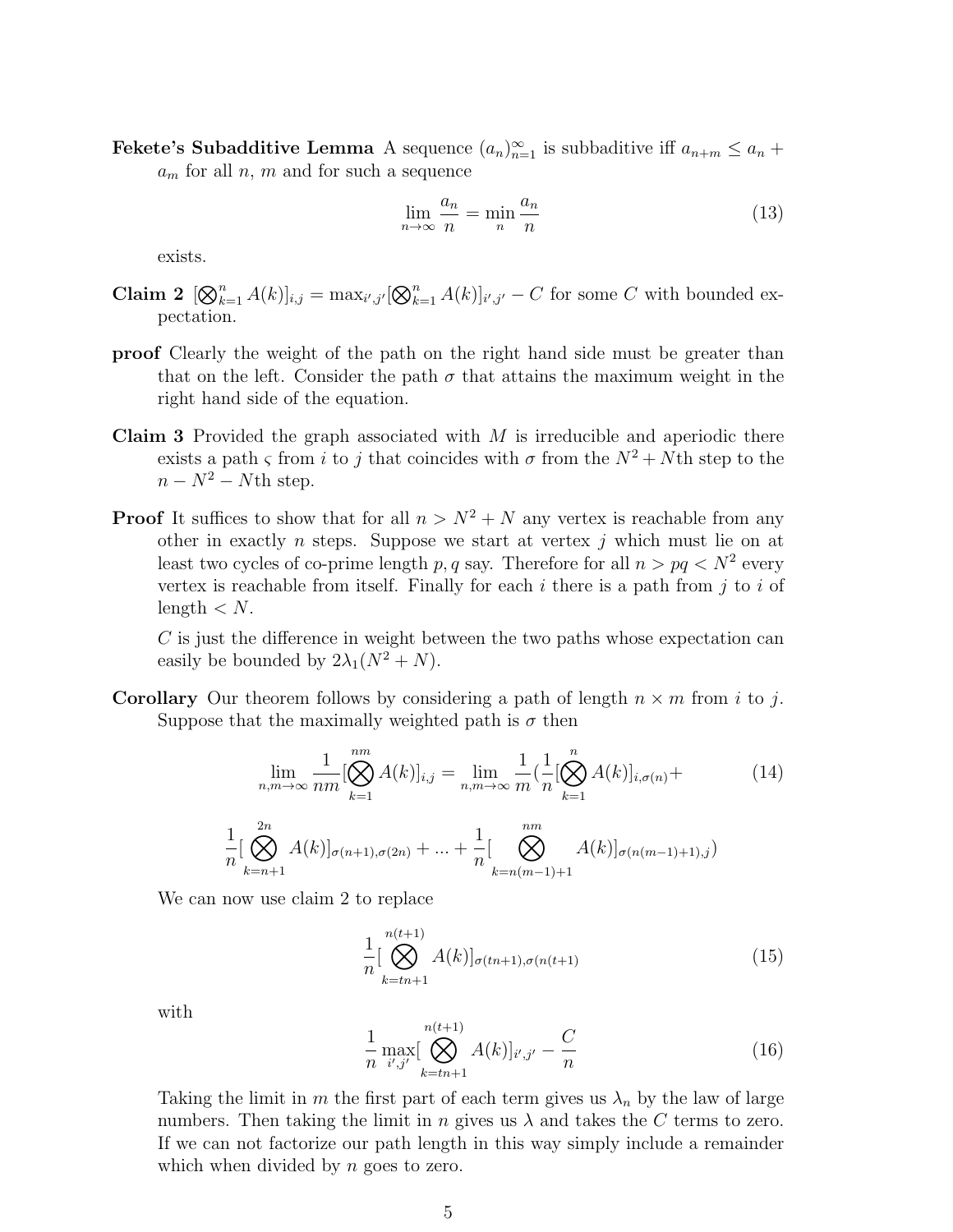Remark The proof for the special case of deterministic sequences is also simpler from this maximally weighted path perspective. Consider

$$
\lambda = \lim_{n \to \infty} \frac{1}{n} A^{\otimes n} \tag{17}
$$

where A is any irreducible aperiodic Max-plus matrix. Now take the cycle  $C = c(1), ..., c(m)$  with maximum average weight and consider the component  $A_{i,j}^{\otimes n}$  which is the weight of the maximally weighted path of length n from i to j. To construct a path attaining this weight (for large  $n$ ) simply move from i to  $c(1)$  in fewer than N (the number of vertices) steps, complete the cycle as many times as possible and finally return to j in less than  $m+N$  steps. The average weight of this and any other maximally weighted path will converge to C's average weight.

#### 2.1 Irreducible Periodic case

Suppose now that the graph associated with our matrices is periodic, clearly the previous result can not hold here. For instance it may be impossible to reach i from j in exactly n steps so that  $P(n)_{i,j} = -\infty$ . However we can factor the graph into periods and use the aperiodic case to prove the following.

**Theorem**  $[A(n)]_{n=1}^{\infty}$  be an i.i.d. sequence of matrices with fixed support and that the graph associated with  $A$  is irreducible and periodic with period-p. The limit

$$
\lambda = \lim_{m \to \infty} \frac{1}{mp - p(j) + p(i)} P[mp - p(j) + p(i)]_{i,j}
$$
(18)

exists and is independent of  $i, j$ . Where we have factored G into a cyclic graph on p subsets  $M_1, M_2, ..., M_p$  such that  $i \in M_{p(i)}$  and  $j \in M_{p(j)}$ . Furthermore

$$
P(n)_{i,j} = -\infty \tag{19}
$$

whenever *n* is not congruent to  $-p(j) + p(i)$  modulo *p*.

**Proof** We can factorize  $P[mp-p(j)+p(i)]$  as follows

$$
A[mp - p(j) + p(i)] \otimes \ldots \otimes A[(m - 1)p + 1] \otimes \underbrace{A[(m - 1)p] \otimes \ldots \otimes A[(m - 2)p + 1]}_{(20)}
$$
\n
$$
(20)
$$

$$
\otimes \dots \otimes \underbrace{A(p) \otimes \dots \otimes A(1)}_{\text{= } D \otimes B(m-1) \otimes B(m-2) \otimes \dots \otimes B(1)} \tag{21}
$$

Where  $[B(k)]_{k=1}^{\infty}$  is a sequence of i.i.d. Max-plus matrices whose associated graph consists of p connected components each of which is irreducible and aperiodic with vertices from the  $M_i$ . Therefore

$$
\lim_{n \to \infty} \frac{P(n)_{i,j}}{n} = \lim_{m \to \infty} \max_{k \in M_{p(j)} : D_{i,k} \neq -\infty} \frac{[B(m-1) \otimes ...B(1)]_{i,k}}{p(m-1)}
$$
(22)

where  $n = mp - p(j) + p(i)$  and from our previous theorem this limit equals  $\lambda[p(j)]$  $p_p^{\nu(j)}$  where  $\lambda[p(j)]$  is the exponent of the  $[B(k)]_{k=1}^{\infty}$  restricted to  $M_{p(j)}$ .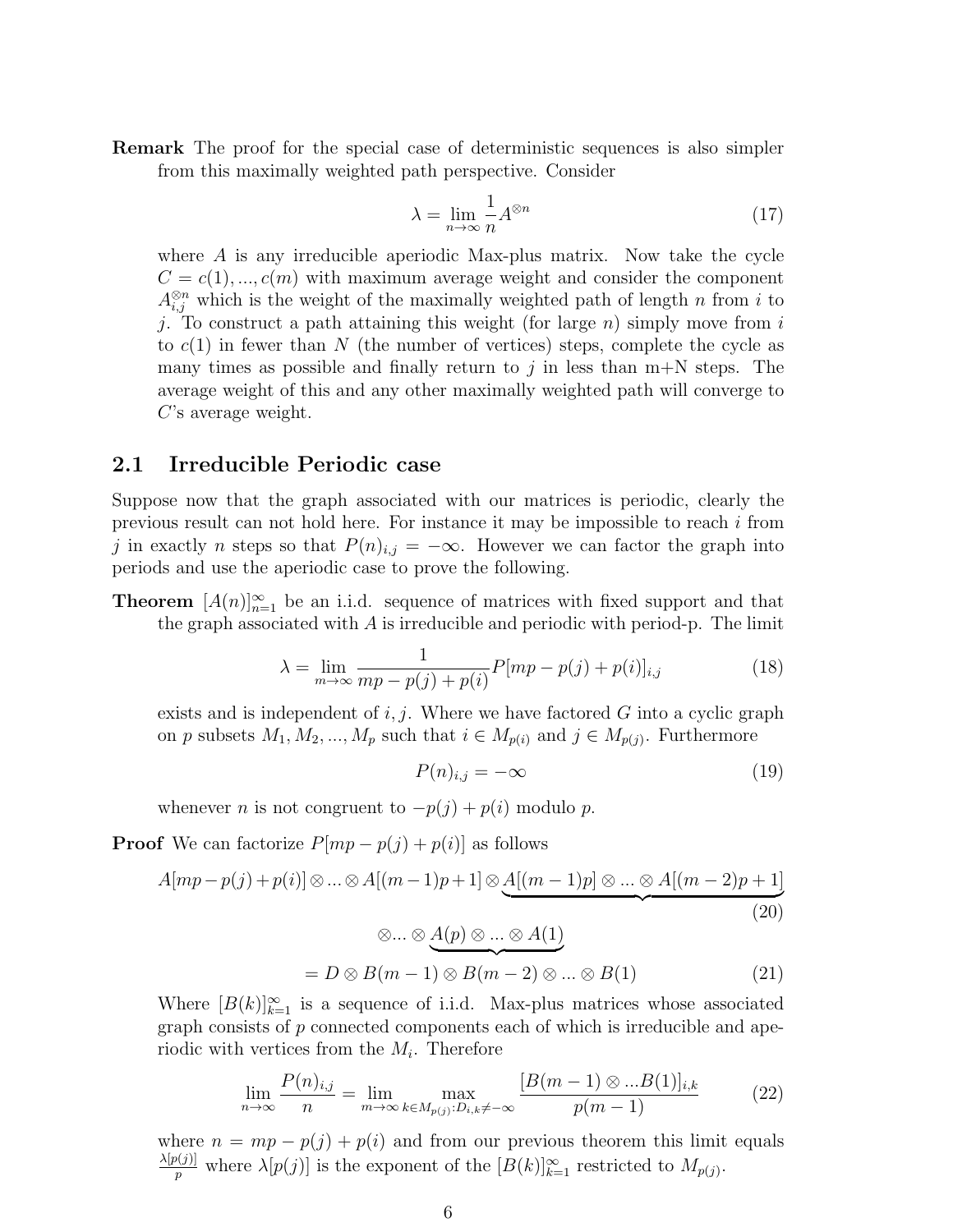Claim  $\lambda(i) \leq \lambda(j)$  for all i, j.

**Proof** Consider  $\sigma(j)$  the maximally weighted path of length mp starting in  $M_j$  at step 0, and  $\sigma(i)$  the maximally weighted path of length mp starting in  $M_i$  but at step  $p - p(j) + p(i)$ . We can construct a path  $\varsigma$  that starting in  $M_j$  joins  $\sigma(i)$  in fewer than p steps and shadows it for at least  $mp - 2p$  steps. By the i.i.d. property  $\sigma(i)$  has identically distributed weight to  $\sigma(i)$  so that in the limit  $m \to \infty$  we have the claim.

Therefore  $\lambda(i) = \lambda$  is independent from i and the proof of the theorem is complete.

#### 2.2 Reducible periodic case

If the graph associated with  $[A(n)]_{n=1}^{\infty}$  is not irreducible then there are further complications in the asymptotic behavior it may for instance be impossible to reach  $i$ from j so that  $P(n)_{i,j} = -\infty$  for all n. However since a reducible graph G can be represented as an acyclic graph  $H$  on  $G$ 's maximal irreducible components we are able to use the result in the irreducible case to prove the following.

Theorem With probability-1 the limit

$$
\lambda_{i,j} = \limsup_{n \to \infty} \underbrace{\frac{1}{n} P(n)_{i,j}}_{\text{max}} \tag{23}
$$

exists and is equal to

$$
\max\{-\infty, \max_{h \in H:h(i) \preceq h \preceq h(j)} \lambda(h)\}\tag{24}
$$

where  $h(i)$  is the maximal irreducible component of G containing  $i, \preceq$  is the partial order on G's maximal irreducible components induced by reachability and  $\lambda(h)$  is the Max-plus exponent of the submatrices obtained by restricting the  $[A(k)]_{k=1}^{\infty}$  to h.

- Remark This is only a partial result as we are taking the supremum limit. As  $n \to \infty$  the underbraced term in (24) will converge to some periodic sequence of exponents each one realized as the exponent of some irreducible component of G. The exact behavior of this sequence can be extremely complicated and is beyond the scope of this paper, we simply find the maximum exponent in the sequence.
- **Proof** For a given sequence of matrices  $[A(k)]_{k=1}^n$  the maximally weighted path from j to i of length n through the associated weighted graph is  $\sigma|_n$  and the maximally weighted path of length n restricted to h with the same periodic phase as j is  $\sigma(h)|_n.$

As in the irreducible case it is possible to move from j to h and join  $\sigma(h)|_n$  in fewer than  $N^2 + N$  steps, a path from j to i of length n can then shadow this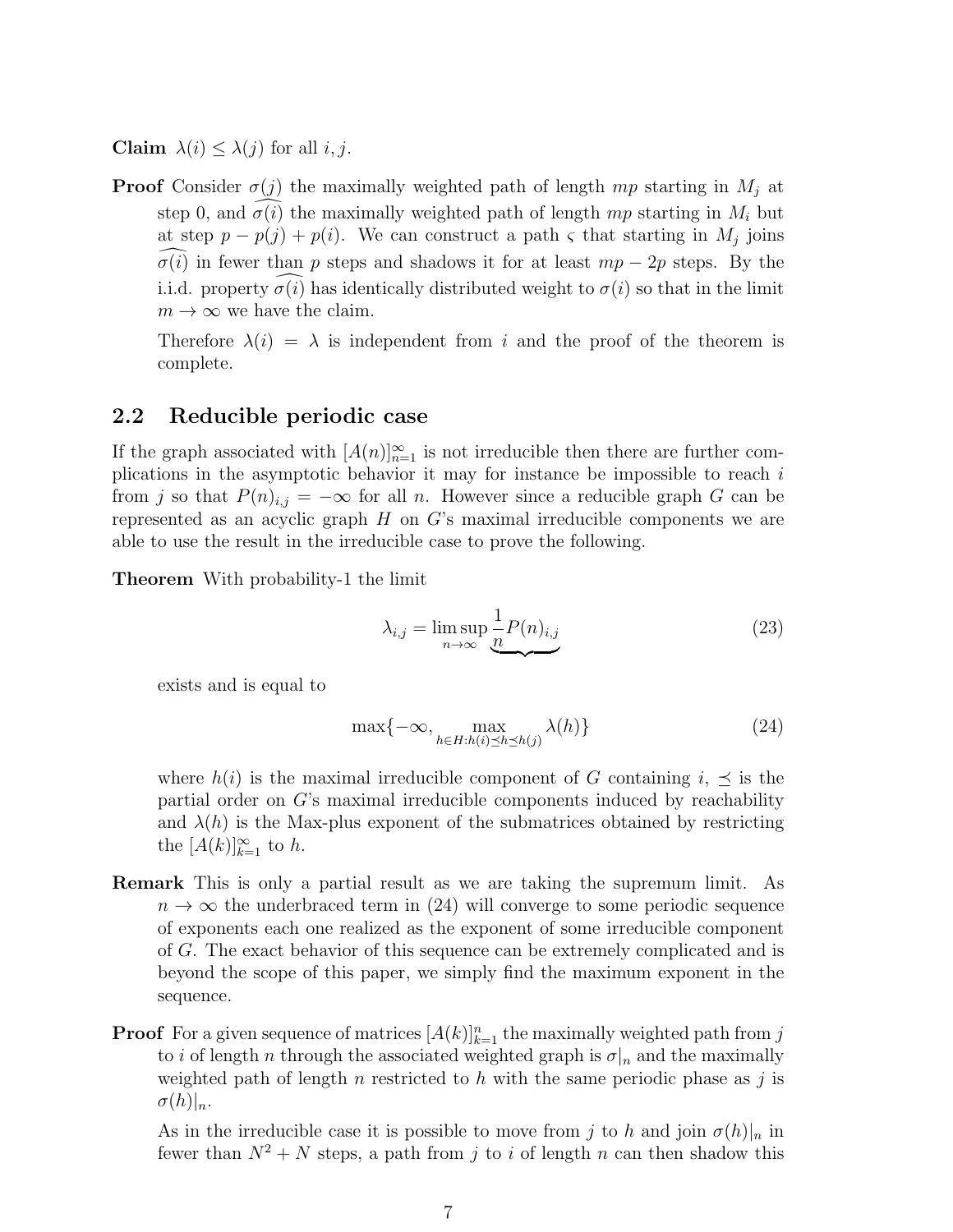locally maximally weighted path for at least  $n - 2N^2 - 2N$  steps before moving to *i*. The weight of this path  $\sigma(h)|_n^*$  satisfies

$$
\lim_{n \to \infty} \frac{1}{n} W(\sigma(h)|_n^*) = \lim_{n \to \infty} \frac{1}{n} W(\sigma(h)|_n) = \lambda(h)
$$
\n(25)

Therefore  $\lambda_{i,j} \geq \max_{h \in H: h(i) \leq h \leq h(j)} \lambda(h)$ 

Note that such paths do not necessarily exist for all  $n$  but for some non-empty modulo  $p(h)$  congruency class.

Now consider  $\sigma|_{n \times m}$  the maximally weighted path of length  $n \times m$  from j to i. We can divide  $\sigma|_{n \times m}$  up into m paths of length n

$$
\sigma|_{n\times m} = (\sigma|_n^1, \sigma|_n^2, ..., \sigma|_n^m)
$$
\n(26)

Up to L (the number of maximal irreducible components  $h : h(i) \preceq h \preceq h(j)$ ) of these  $m$  path segments are spread over more than one irreducible component, they contribute  $n \times L$  edge weights and we can therefore ignore them when we take the step average and the limit in m.

$$
\lambda_{i,j} = \lim_{n,m \to \infty} \frac{1}{n \times m} W(\sigma|_{n \times m}) = \lim_{n,m \to \infty} \frac{1}{n \times m} \sum_{k=1}^{m} W(\sigma|_{n}^{k})
$$
(27)  

$$
\leq \lim_{n,m \to \infty} \sum_{k=1}^{m} \max_{h \in H:h(i) \leq h \leq h(j)} W[\sigma(h)|_{n}^{k}]
$$

Where  $\sigma(h)|_n^k$  is the maximally weighted path restricted to h for the edge weight sequence  $[A(k)]_{k=n\times (k-1)+1}^{n\times m}$ .

$$
= \lim_{m \to \infty} \frac{1}{m} \sum_{k=1}^{m} \max_{h \in H:h(i) \le h \le h(j)} \lim_{n \to \infty} \frac{1}{n} W[\sigma(h)|_n^k]
$$
  

$$
= \max_{h \in H:h(i) \le h \le h(j)} \lambda(h)
$$
 (28)

which completes the proof.

The dynamics of a Max-plus system is therefore dominated by its exponents. The remainder of this paper is devoted to developing a theory to link them to the classical principal eigenvalue of the associated adjacency matrix for three examples, componentwise exponential, Gaussian and uniform.

# 3 Decoupling effects of graph structure and waitingtime distribution

Let  $[A(n)]_{n=1}^{\infty}$  be a sequence of i.i.d. fixed-support, componentwise-homogeneous, associated, out-independent,  $N \times N$  Max-plus matrices with  $\rho$ -distributed edge weights.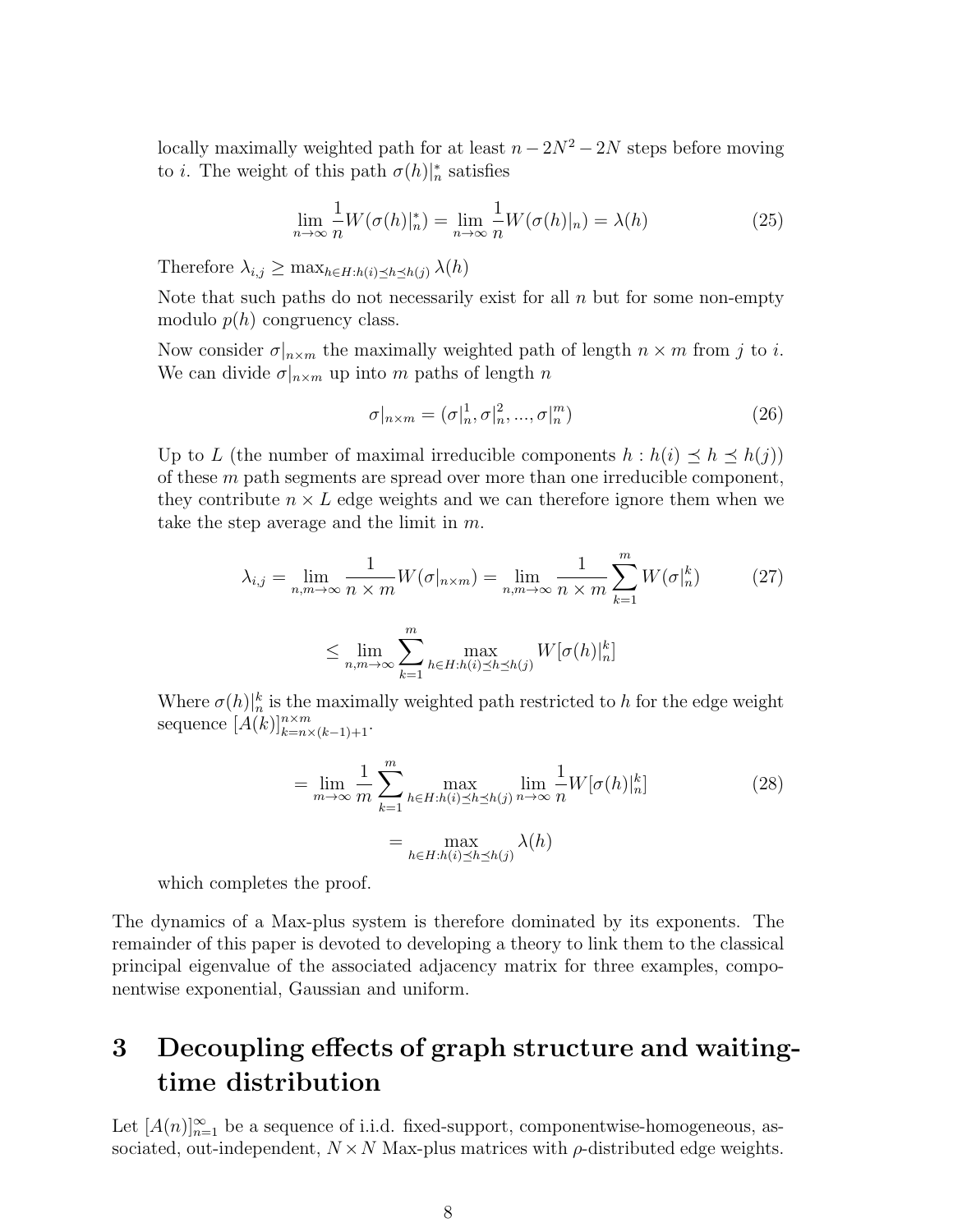Let X be the principal eigenvalue of the associated adjacency matric  $\mathcal{A}$ , and  $\pi$ the unique invariant measure of the Markov chain on the associated graph G defined by the transition probability matrix  $Q_{i,j} = \frac{\mathcal{A}_{i,j}}{d_i}$  $\frac{d_{i,j}}{d_j}$  where  $d_j$  is the out degree of j in G.

Now let  $[t_{i,j}]_{i,j=1}^{\infty}$  be an array of i.i.d.  $\rho$ -distributed r.v's and define

$$
Y_n^i = \sum_{j=1}^n t_{i,j} \quad X_n^m = \max_{i=1}^m Y_n^i \quad E_n^m = \mathbb{E}[X_n^m]
$$
 (29)

Theorem Provided G is irreducible the Max-plus Lyupanov exponent

$$
\lambda = \left[\lim_{n \to \infty} \frac{1}{n} \bigotimes_{k=1}^{n} A(k)\right]_{i,j} \tag{30}
$$

which is independent of  $i, j$  satisfies

$$
\sum_{i=1}^{N} \pi_i E_1^{d_i} \le \lambda \le \lim_{n \to \infty} \frac{1}{n} E_n^{\mathcal{X}^n}
$$
\n(31)

**Remark** Note that G needn't be aperiodic, if G is periodic then we define  $\mathcal{X}$  to be the largest real positive eigenvalue of  $A$  which uniquely exists.

Lower bound As outlined

$$
\gamma_1^n = \max_i [\bigotimes_{k=1}^n A(k)]_{i,1} \tag{32}
$$

is the weight of the maximally weighted path of length n through  $G$  starting at vertex 1 which accumulates weights from the  $[A(k)]_{k=1}^n$ . We can therefore bound this quantity from below with the weight of any other path of length n which also starts at vertex 1 and accumulates weight in the same way, in particular we can formulate a strategy for choosing a highly weighted path and use this path's expected weight as a bound for  $\mathbb{E}[\gamma_1^n]$  which in turn gives us a lower bound for  $\lambda$ .

Greedy strategy We will construct our highly weighted path  $\sigma$  as follows. First set  $\sigma(1) = 1$  now choose  $\sigma(2)$  such that

$$
A(1)_{\sigma(2),\sigma(1)} = \max_{i} A(1)_{i,\sigma(1)} \tag{33}
$$

and if this maximum is attained by more than one possible i then choose  $\sigma(2)$ uniformly randomly from this set. Continue in this way always choosing the maximally weighted available edge at each stage so that

$$
A(n)_{\sigma(n+1),\sigma(n)} = \max_{i} A(n)_{i,\sigma(n)} \tag{34}
$$

Now since the  $[A(k)]_{k=1}^{\infty}$  are i.i.d. this procedure gives rise to a Markov chain on G and since the edge weights are homogeneous and out independent we have

$$
\mathbb{P}[\sigma(n+1) = i | \sigma(n) = j] = \frac{\mathcal{A}_{i,j}}{d_j} = Q_{i,j}
$$
\n(35)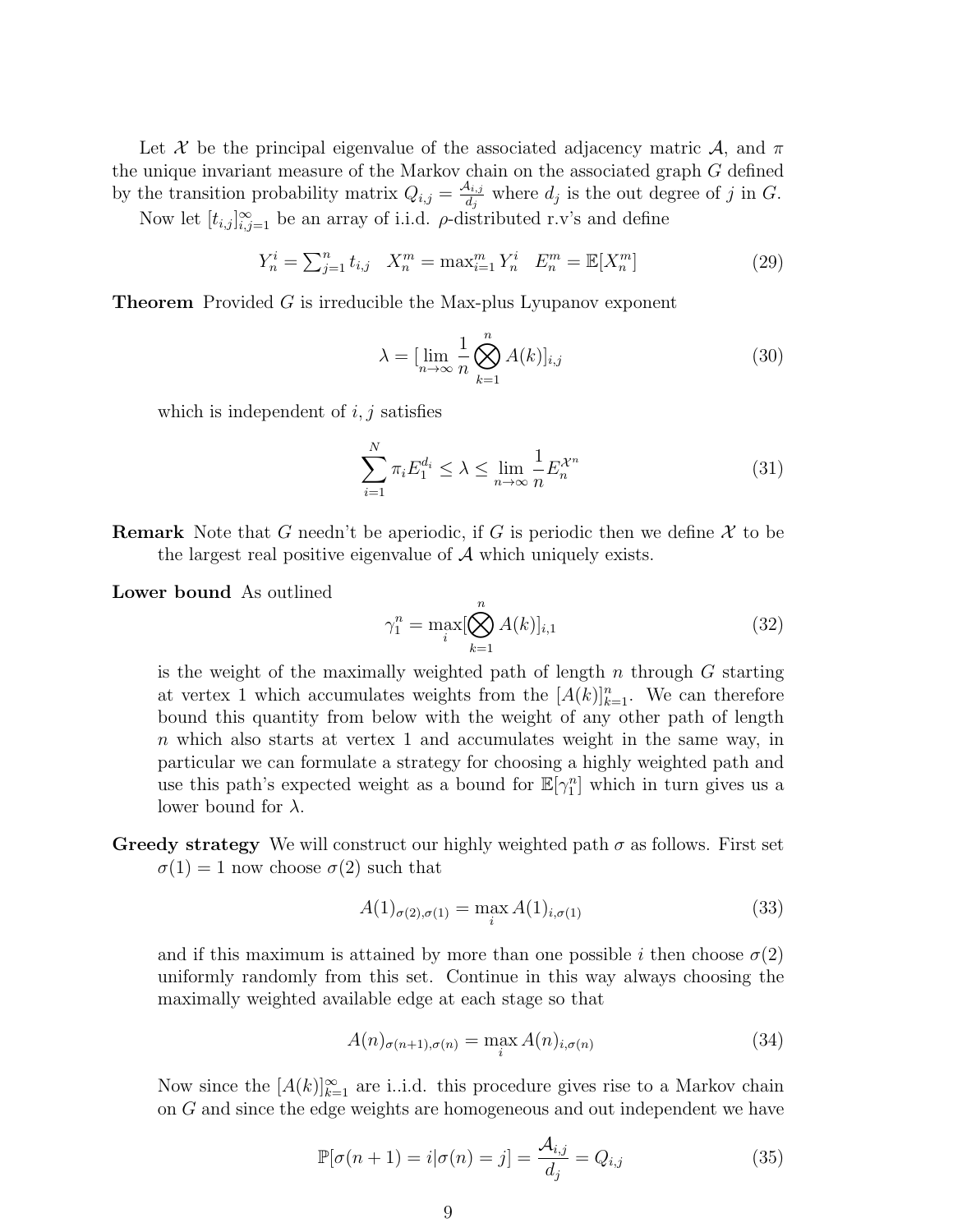This follows since the probability of transition  $(i, j)$  is equal to the probability that one of the  $\mathcal{A}_{i,j}$  edge weights from j to i attain the maximum of the  $d_j$  edge weights leaving j. By componentwise homogeneity and out independence this is simply the fraction of edges from  $i$  that go to  $i$ .

The step averaged weight of the first n edges of  $\sigma$  is therefore given by

$$
\frac{1}{n}W_n(\sigma) = \frac{1}{n} \sum_{k=1}^n A(k)_{\sigma(k+1),\sigma(k)}
$$
(36)

and we can rearrange the sum to obtain

$$
\frac{1}{n}W_n(\sigma) = \sum_{i=1}^N \frac{1}{n} \sum_{j=1}^{T_n(i)} A[I(j)]_{\sigma(I(j)+1),i} \tag{37}
$$

Where  $I(j)$  is the jth k s.t.  $\sigma(k) = i$  and  $T_n(i)$  is the total number of such  $k \leq n$ . Noting that  $A[I(j)]_{\sigma(I(j)+1),i}$  is exactly the maximum of  $d_i$  i.i.d.  $\rho$ -distributed r.v.'s then applying the law of large numbers to the  $\frac{T_n(i)}{n}$  we have

$$
\lim_{n \to \infty} \frac{1}{n} W_n(\sigma) = \lim_{n \to \infty} \sum_{i=1}^N \frac{1}{n} \sum_{j=1}^{T_n(i)} X_1^{d_i} = \lim_{n \to \infty} \sum_{i=1}^N \frac{\pi_i}{T_n(i)} \sum_{j=1}^{T_n(i)} X_1^{d_i}
$$
(38)

finally applying the law of large numbers to the  $X_1^{d_i}$  we obtain

$$
\lim_{n \to \infty} \frac{1}{n} W_n(\sigma) = \sum_{i=1}^N \pi_i E_1^{d_i} \tag{39}
$$

which is our lower bound

Upper bound  $\lambda_n^1$  the expected step averaged weight of the maximally weighted path of length  $n$  that stats at vertex 1 can, of course, be expressed in terms of path weights

$$
\lambda_n^1 = \frac{1}{n} \mathbb{E} \max_i [\bigotimes_{k=1}^n A(k)]_{i,1} = \frac{1}{n} \mathbb{E} \max_{\sigma|n} W_n(\sigma)
$$
(40)

Where the maximum is taken over all paths of length  $n$  starting at 1 and the weight function  $W_n$  defines a path's weight using the components of the matrices  $[A(k)]_{k=1}^n$  in the usual way. It is important that in evaluating this expression the same waiting times are used for each different path.

The weight of each path of length-n is a sum of n i.i.d.  $\rho$ -distributed r.v's so that all path weights are identically distributed. However different paths can share edges which they traverse at the same step, accumulating the same waiting time. Therefore the path weights are not independent. Since their dependence arises from edge weight sharing it will only tend to make them more correlated. We say that the edge weights are *associated* random variables.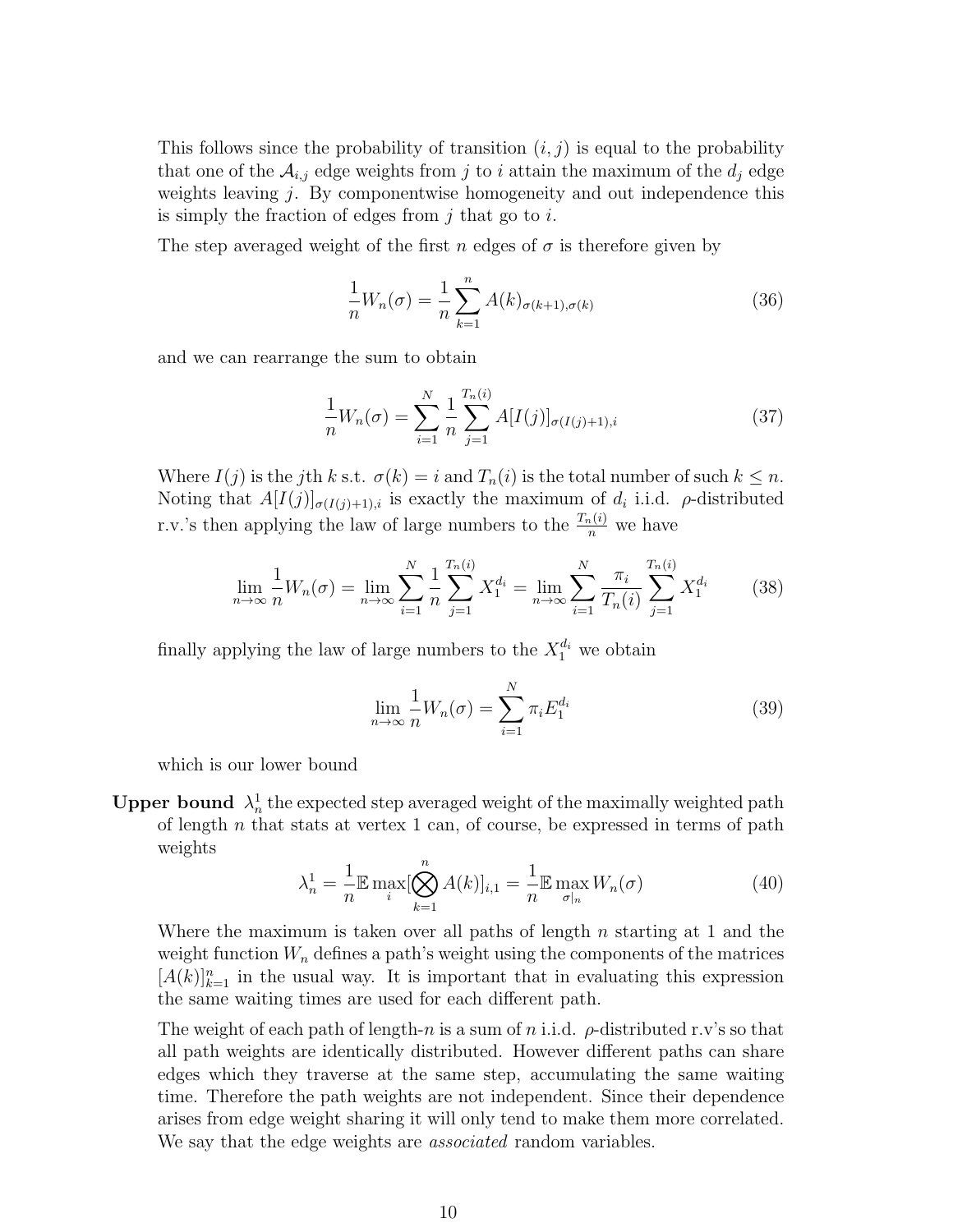**Definition** A sequence of random variables  $(x_i)_{i=1}^N$  are said to be *associated* if for all  $f, g : \mathbb{R}^N \mapsto \mathbb{R}$  non-decreasing in each component we have

 $Cov[f(x_1, x_2, ..., x_N), q(x_1, x_2, ..., x_N)] > 0$  (41)

To see that the path weights are associated note that each  $W|_n(\sigma)$  is a nondecreasing function of the waiting-times. Thus if  $f$  and  $g$  are non-decreasing functions of the path weights they are non-decreasing functions of the waitingtimes which are all associated so the inequality holds.

Since this association means the random variables are positively correlated it reduces their standard deviation and the expectation of their maximum. We can therefore bound  $\lambda$  from above by taking the maximum in (34) while ignoring the dependence and treating each path weight as an i.i.d. sum of i.i.d.  $\rho$ -distributed r.v's.

**Claim 1** Suppose that  $(x_i)_{i=1}^N$  and  $(y_i)_{i=1}^N$  are identically distributed random variables and that  $(x_i)_{i=1}^N$  are associated but  $(y_i)_{i=1}^N$  are independent.

$$
\mathbb{E} \max_{i=1}^{N} x_i \le \mathbb{E} \max_{i=1}^{N} y_i \tag{42}
$$

**Proof** For some  $i \in \{1, 2, ..., N\}$ , a subset  $J \in \{1, 2, ..., N\}/\{i\}$  and any positive real number  $t$  define the non-decreasing functions  $f$  and  $g$  by

$$
f(x_1, x_2..., x_N) = \begin{cases} -1 & \text{if } x_i < t \\ 0 & \text{otherwise} \end{cases}
$$
 (43)  

$$
g(x_1, x_2..., x_N) = \begin{cases} -1 & \text{if } \max_{j \in J} x_j < t \\ 0 & \text{otherwise} \end{cases}
$$

Now to calculate the covariance of these two functions we need to consider four events

- $x_i < t$  and  $\max_{j \in J} x_j < t$  occurs with probability  $P(f,g) = \mathbb{P}[x_i < t, x_j <$  $t, j \in J$
- $x_i < t$  but  $\max_{j \in J} x_j \geq t$  occurs with probability  $P(f) P(f, g)$  where  $P(f) = \mathbb{P}[x_i < t]$
- max $_{j\in J} x_j < t$  but  $x_i \geq t$  occurs with probability  $P(g) P(f, g)$  where  $P(q) = \mathbb{P}[x_i \le t, j \in J]$
- $x_i \geq t$  and  $\max_{j \in J} x_j \geq t$  occurs with probability  $1-P(f)-P(g)+P(f,g)$

The covariance of  $f, g$  equals

$$
Cov[f, g] = P(f, g)[P(f)P(g) - P(f) - P(g) + 1] + [P(f) - P(f, g)][P(f) - 1]P(g)
$$
\n
$$
+ [P(g) - P(f, g)][P(g) - 1]P(f) + [1 - P(f) - P(g) + P(f, g)]P(f)P(g) \ge 0
$$
\nwhich simplifies to

$$
\frac{P(f,g)}{P(g)} \ge P(f) \tag{45}
$$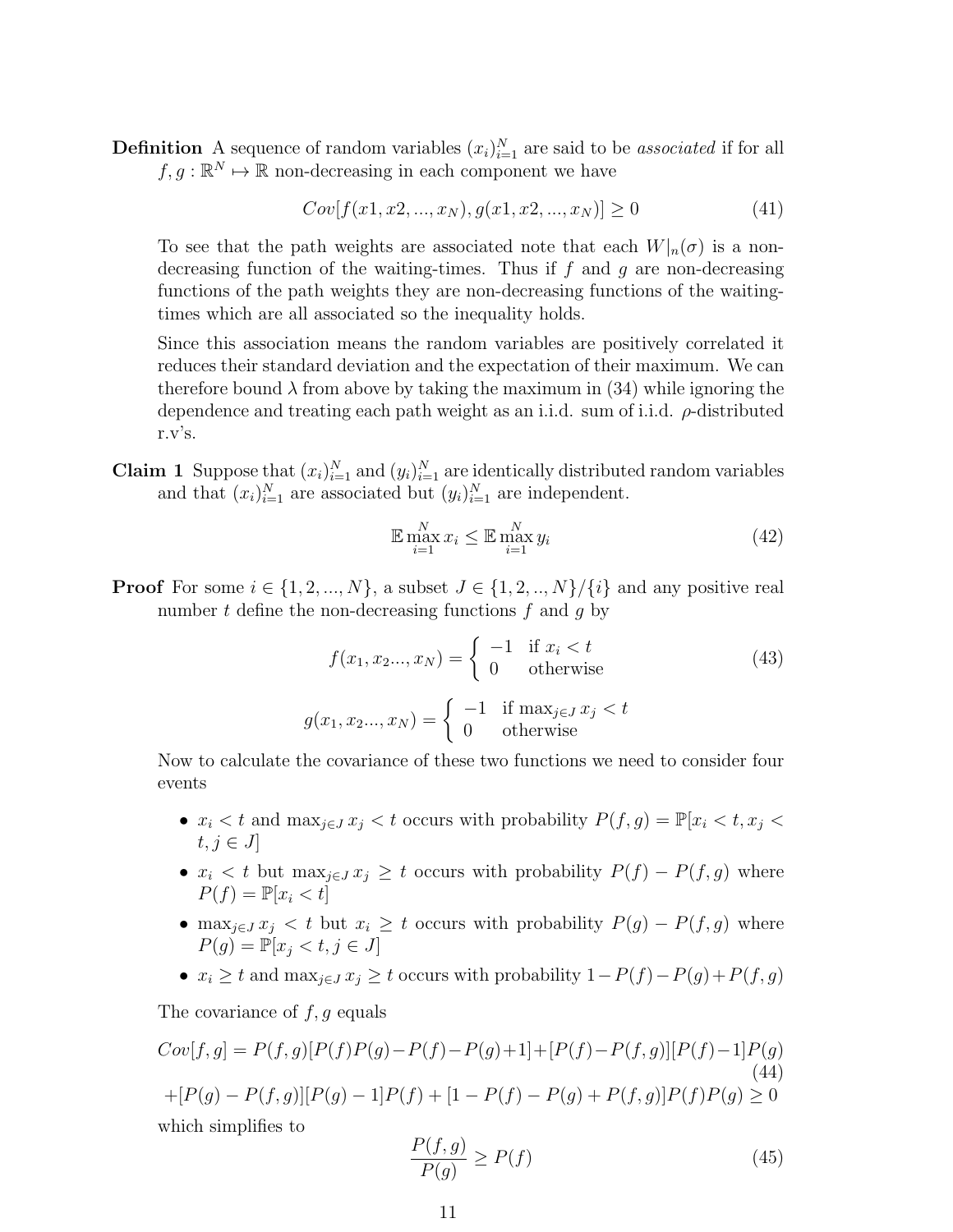so that

$$
\mathbb{P}[x_i < T | x_j < T, j \in J] \ge \mathbb{P}[x_i < T] \tag{46}
$$

Now consider

$$
\mathbb{P}[\max_{i=1}^{N} x_i < t] = \prod_{i=1}^{N} \mathbb{P}[x_i < t | x_k < t; k = 1, 2, \dots, i-1] \tag{47}
$$

and if we set  $J = \{1, 2, ..., i - 1\}$  then our previous result tells us that

$$
\mathbb{P}[\max_{i=1}^{N} x_i < t] \ge \prod_{i=1}^{N} \mathbb{P}[x_i < t] \tag{48}
$$

which is exactly equal to the probability that the maximum of the  $y_i$  is less than t. Finally

$$
\mathbb{E} \max_{i=1}^{N} x_i = \int_0^\infty t \rho_x(t) dt = \int_0^\infty \int_z^\infty \rho_x(t) dt dz \qquad (49)
$$

$$
= \int_0^\infty 1 - \mathbb{P}[\max_{i=1}^{N} x_i < z] dz \le \int_0^\infty 1 - \mathbb{P}[\max_{i=1}^{N} y_i < z] dz = \mathbb{E} \max_{i=1}^{N} y_i
$$

so that the expectation of the maximum of the associated variables is less than or equal to the expectation of the maximum of the independent variables as claimed.

Therefore we have the upper bound

$$
\lambda \le \lim_{n \to \infty} \frac{1}{n} E_n^{D(n)} \tag{50}
$$

Where  $D^1(n)$  is the number of paths of length n starting at 1 through G.

Claim 2  $D_n^1 \leq \mathcal{X}^N$ 

**Proof** Just define the vector  $\underline{D}^1(n)$  whose *i*th component is the number of paths of length-n which start at vertex 1 and end at vertex  $i$  then

$$
\underline{D}(n) = \mathcal{A}\underline{D}(n-1) = \mathcal{A}^n \underline{D}^1(0)
$$
\n(51)

where  $\underline{D}^1(0) = \underline{e}_1$ . So that

$$
D^{1}(n) = |\underline{D}(n)|_{l_{1}} \leq \mathcal{X}^{n} |\underline{D}^{1}(0)|_{l_{0}} = \mathcal{X}^{n}
$$
\n(52)

We therefore have the upper bound

$$
\lambda \le \lim_{n \to \infty} \frac{1}{n} E_n^{\mathcal{X}^N} \tag{53}
$$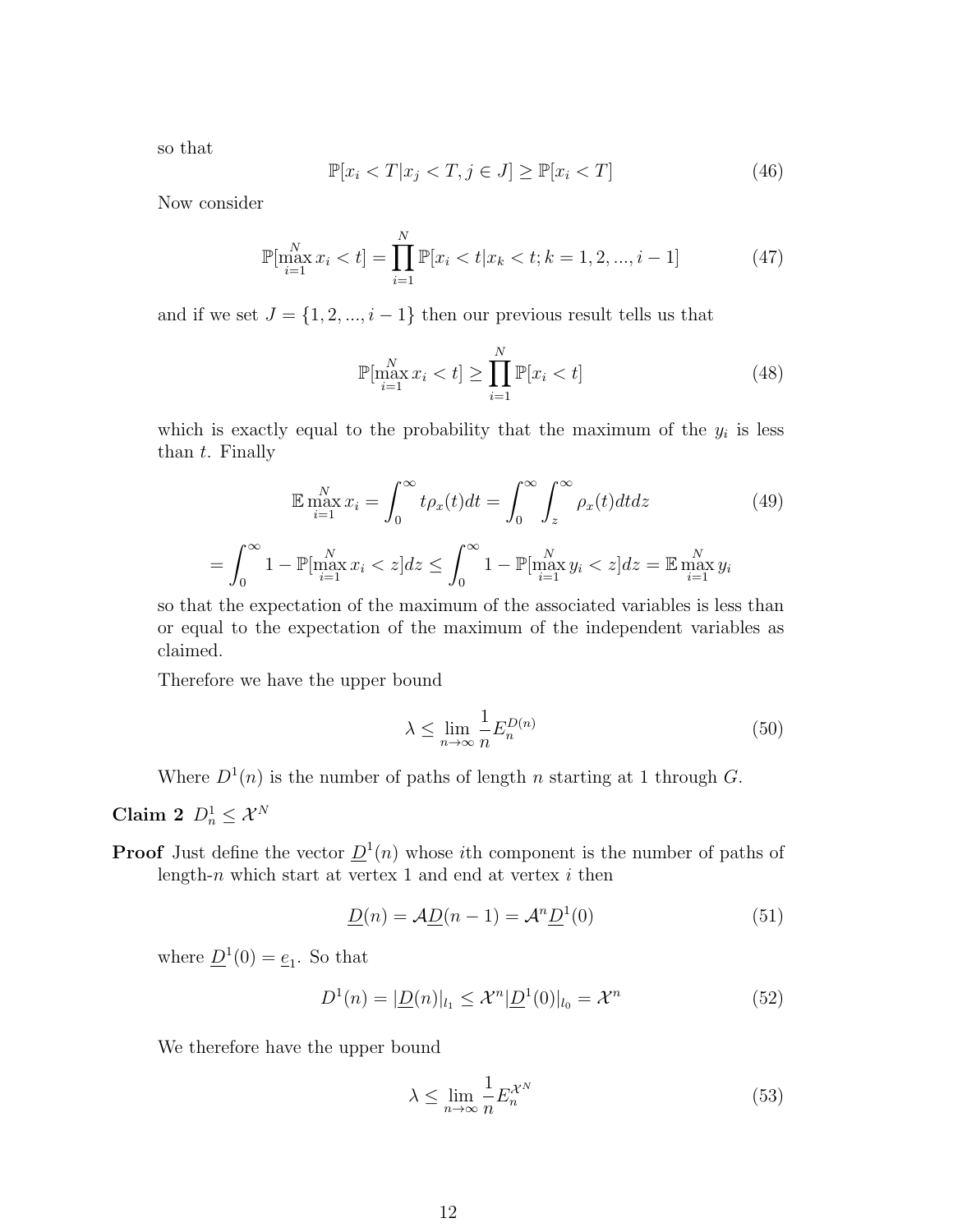### 4 Examples

We can now substitute any distribution and graph that we like into (25) to obtain a sandwich inequality for the Max-plus Lyupanov exponent. The lower bound  $\sum_{i=1}^{N} \pi_i E_1^{d_i}$  is difficult to treat for a general directed graph and general distribution as the invariant measure  $\pi$  can't be expressed in a closed form. However for our three example distributions we can obtain a good lower bound on this bound using the following results.

Lemma For an irreducible, directed graph

$$
\sum_{i=1}^{N} \pi_i \log d_i = \log \mathcal{X}
$$
\n(54)

**Proof** Define a co-cycle on the random walk  $\sigma$  with transition probabilities  $Q_{i,j}$  and initial state 1 by

$$
C(\sigma, n) = \frac{C(\sigma, n-1)}{d_{\sigma(n)}}\tag{55}
$$

So that  $C(\sigma, n)$  is the probability that starting at 1 a random walk follows  $\sigma$  for the first n steps. By the central limit theorem for Markov chains there exists  $\mu$ and  $\nu$  such that

$$
\lim_{n \to \infty} \frac{\log C(\sigma, n) - \mu n}{\nu \sqrt{n}} = N(\sigma) \tag{56}
$$

converges in distribution to a standard  $(0, 1)$ -Gaussian. Now since  $C(\sigma, n)$  represents a probability

$$
\sum_{\sigma|n} C(\sigma, n) = 1 \tag{57}
$$

where the sum is taken over all paths of length  $n$  that begin at 1. Therefore taking logs and dividing by  $n$  gives

$$
\lim_{n \to \infty} \frac{1}{n} \log \left[ \sum_{\sigma | n} C(\sigma, n) \right] = \lim_{n \to \infty} \frac{1}{n} \log \left[ \sum_{\sigma | n} e^{\mu n + \nu \sqrt{n} N(\sigma)} \right] = 0 \tag{58}
$$

Taking out the constant terms and applying the law of large numbers to the log normal we have

$$
= \mu + \lim_{n \to \infty} \frac{1}{n} \log(D_n^1 \mathbb{E}[e^{\nu \sqrt{n}N}]) = \mu + \log \mathcal{X} + \lim_{n \to \infty} \frac{\nu}{\sqrt{2n}} = 0 \tag{59}
$$

Where  $D_n^1$  is the number of paths of length n that start at 1. Therefore we have  $\mu = -\log \mathcal{X}$ . Finally note that with probability-1

$$
\lim_{n \to \infty} \frac{1}{n} \log C(\sigma) = \mu = -\log \mathcal{X}
$$
\n(60)

$$
= \lim_{n \to \infty} \frac{1}{n} \sum_{k=1}^{n} \log \frac{1}{d_{\sigma(k)}} = \lim_{n \to \infty} - \sum_{i=1}^{N} \frac{T_n(i)}{n} \log d_i = -\sum_{i=1}^{N} \pi_i \log d_i
$$

where  $T_n(i)$  is greatest  $k \leq n$  such that  $\sigma(k) = i$ .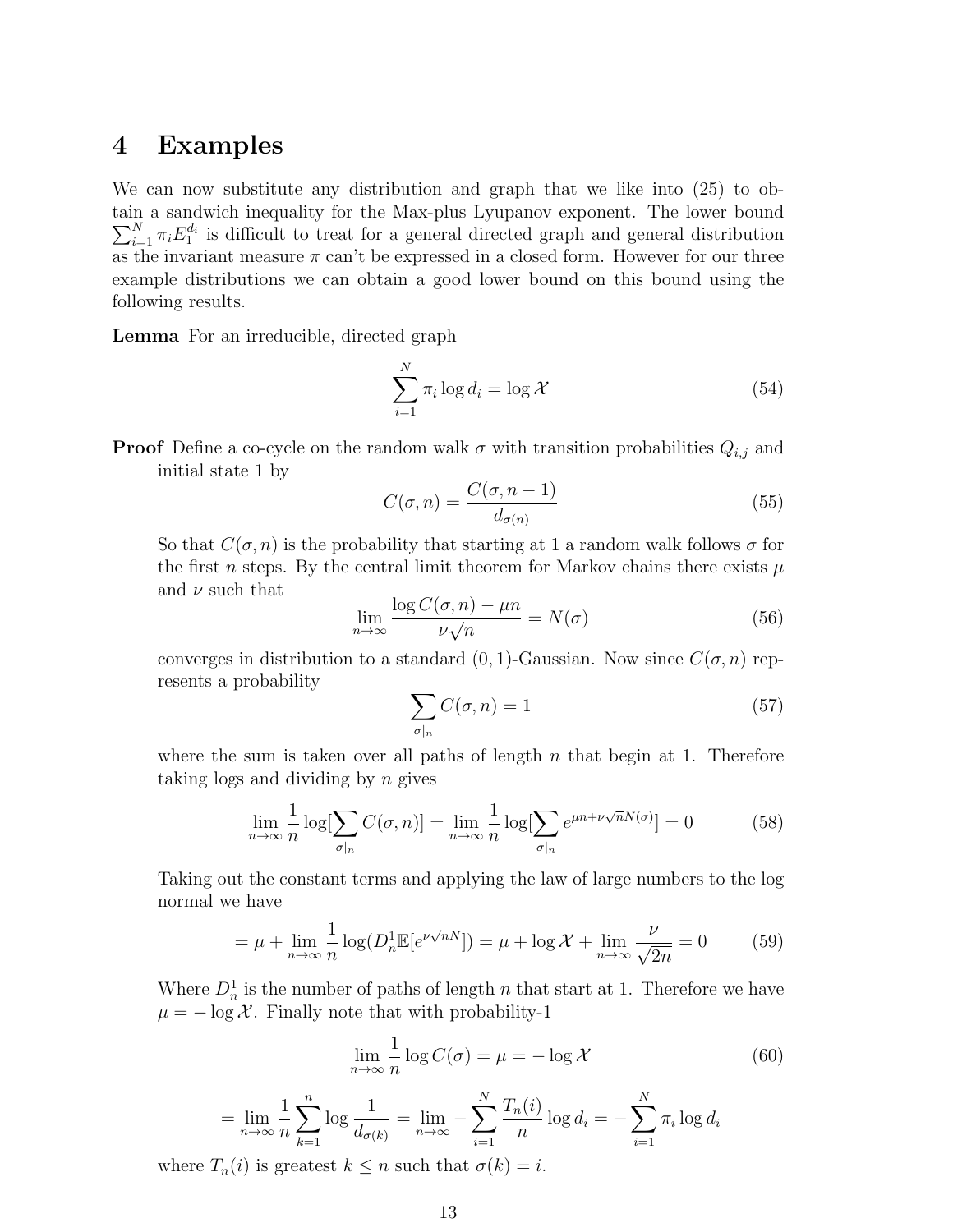**Jensen's inequality** If f is convex then  $f[\mathbb{E}(X)] < \mathbb{E}[f(X)]$ 

The upper bound  $\lambda \leq \lim_{n \to \infty} \frac{1}{n} E_n^{N\mathcal{X}^N}$  requires a novel approach since we are unable to apply standard techniques. The central limit theorem does not apply to the sum since taking the maximum over so many i.i.d. distributions forces us to look at sets with very small measures and the convergence of the central limit theorem is not sufficiently uniform for this. We are also unable to apply standard extreme value theory to the maximum as again the other operation - adding further i.i.d. r.v's interferes with the convergence.

#### 4.1 Componentwise exponential

The following results apply to mean-1 exponentials. For the mean- $\mu$  case multiply all bounds by  $\mu$ .

**Corollary** Let  $[A(n)]_{n=1}^{\infty}$  be a sequence of i.i.d. fixed-support componentwise-mean-1-exponential Max-plus matrices. Then the Max-plus exponent  $\lambda$  satisfies

$$
\log \mathcal{X} \le \lambda \le \alpha \tag{61}
$$

where  $\alpha$  is the solution to

$$
\alpha = \log \mathcal{X} + \log(1 + e\alpha) \tag{62}
$$

and e is the constant 2.71...

Remark Our upper bound does not have a closed form, however it is easy to show that the ratio  $r = \frac{\alpha}{\log n}$  $\frac{\alpha}{\log \mathcal{X}}$  is decreasing in X and tends to one in the limit  $\mathcal{X} \to \infty$ .

Lower bound The lower bound follows more or less directly from our lemma.

- **Claim** The expectation of the maximum of  $d$  i.i.d. mean-1 exponentials is given by  $\sum_{k}^{d}$  $_{k=1}$ 1 k
- **Proof**  $t_1$  the minimum of d i.i.d. mean-1 exponentials is a mean  $\frac{1}{d}$  exponential. We can apply the Markov property at this time so that  $t_2-t_1$  the difference between the minimum and second smallest of d i.i.d. mean-1 exponentials is a mean  $\frac{1}{d-1}$ exponential independent of  $t_1$ . Continuing in this way the expectation of the maximum of the times is given by

$$
\mathbb{E}[t_d] = \mathbb{E}[t_1] + \mathbb{E}[t_2 - t_1] + \dots + \mathbb{E}[t_d - t_{d-1}] = \sum_{k=1}^d \frac{1}{k}
$$
 (63)

So that

$$
\lambda \ge \sum_{i=1}^{N} \pi_i \sum_{k=1}^{d_i} \frac{1}{k} > \sum_{i=1}^{N} \pi_i \log d_i = \log \mathcal{X}
$$
 (64)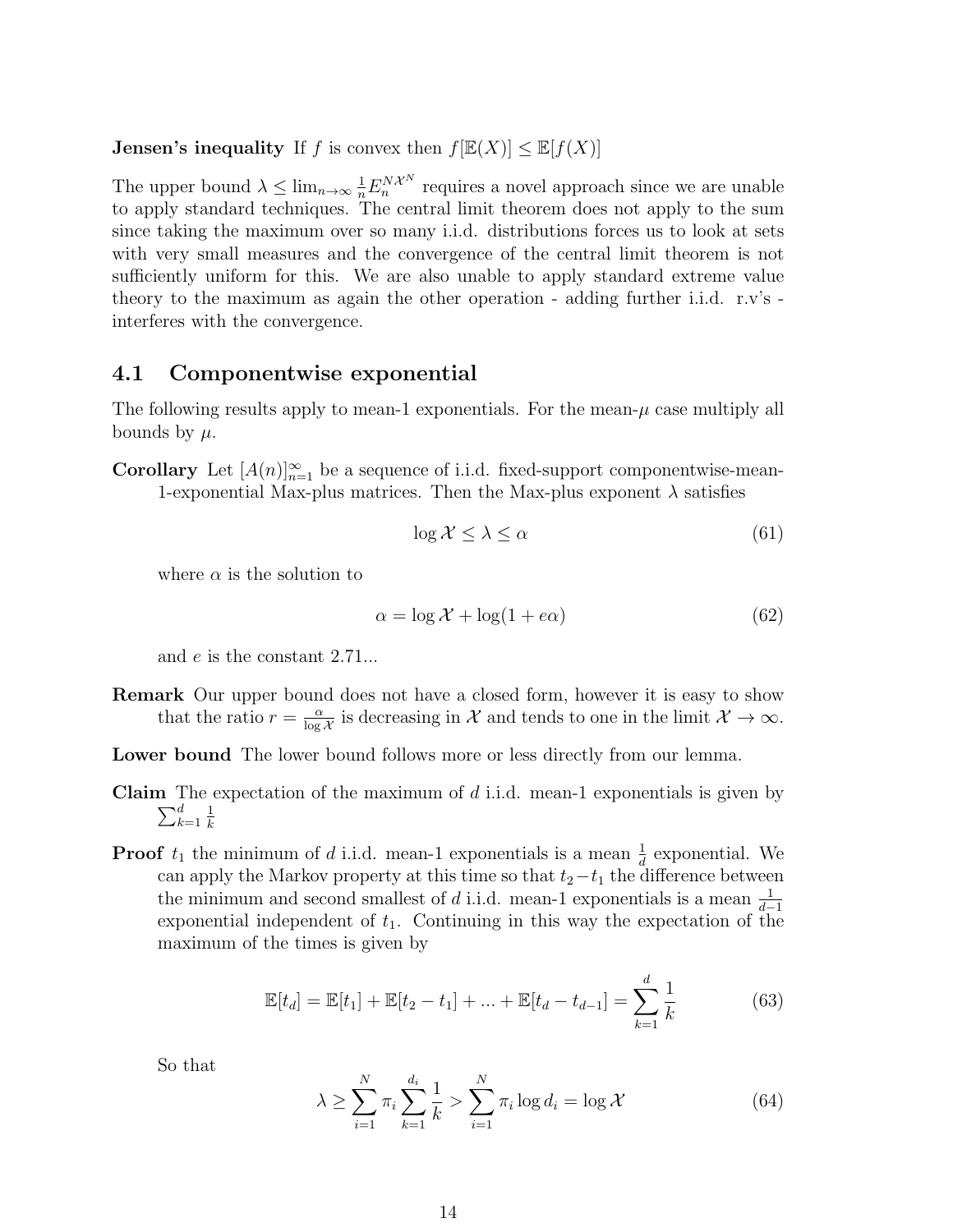**Upper bound** Given a sequence of probabilities  $(p_n)_{n=1}^{\infty}$  we define the sequence of generalized medians  $[\mu_n(p_n)]_{n=1}^{\infty}$  for our sequence of random variables  $[X_n^{\mathcal{X}^n}]_{n=1}^{\infty}$ by

$$
\mathbb{P}[X_n^{\mathcal{X}^n} < \mu_n(p_n)] = \mathbb{P}[Y_n < \mu_n(p_n)]^{\mathcal{X}^n} = p_n \tag{65}
$$

And using the identity

$$
e^x = \lim_{m \to \infty} \left(1 + \frac{x}{m}\right)^m \tag{66}
$$

with  $x = \log p_n$  and  $m = \mathcal{X}^n$  we have, approximately but verifiably in the limit  $n \to \infty$  for all sequences  $(p_n)_{n=1}^{\infty}$  we consider

$$
\mathbb{P}[Y_n < \mu_n(p_n)] = 1 + \frac{\log p_n}{\mathcal{X}^n}
$$
\n
$$
\mathbb{P}[Y_n > \mu_n(p_n)] = -\frac{\log p_n}{\mathcal{X}^n} \tag{67}
$$

And since we know the distribution of the sum of  $n$  i.i.d. mean-1 exponentials we can write down an integral for the LHS which we can then integrate by parts

$$
= \int_{\mu_n(p_n)}^{\infty} \frac{x^{n-1}e^{-x}}{(n-1)!} dx = e^{-\mu_n(p_n)} \sum_{k=0}^{n-1} \frac{\mu_n(p_n)^k}{k!}
$$
(68)

where the underbraced term is a truncation of  $e^x$ 's power series evaluated at  $x = \mu_n(p_n)$ . We can bound this sum with the inequality

$$
(1 + \frac{x}{n})^n \le \sum_{k=0}^n \frac{x^k}{k!} \le (1 + \frac{ex}{n})^n
$$
 (69)

which we prove by looking at the coefficient of  $x^k$ 

$$
\frac{1}{k!} \frac{n!}{(n-k)!n^k} \le \frac{1}{k!} \le \frac{1}{k!} \frac{n!e^k}{(n-k)!n^k}
$$
\n(70)

Therefore in the limit  $n \to \infty$  we have the inequality

$$
e^{-\mu_n(p_n)}(1+\frac{\mu_n(p_n)}{n-1})^{n-1} \le \frac{-\log p_n}{\mathcal{X}^n} \le e^{-\mu_n(p_n)}(1+\frac{e\mu_n(p_n)}{n-1})^{n-1} \tag{71}
$$

**Claim** Any sequence of medians  $\mu_n(p_n)$  satisfying

$$
\lim_{n \to \infty} \frac{\log \log p_n}{n} = 0 \tag{72}
$$

including the sequence of proper medians  $\mu_n = \mu_n(\frac{1}{2})$  $(\frac{1}{2})_{n=1}^{\infty}$  satisfy, in the limit  $n \to \infty$ 

$$
\log \mathcal{X} \le \frac{\mu_n}{n} \le \log \mathcal{X} + \log(1 + \frac{e\mu_n}{n}) \le C \log \mathcal{X} + D \tag{73}
$$

for some bounded  $C$  D that do not depend on  $\mathcal{X}$ .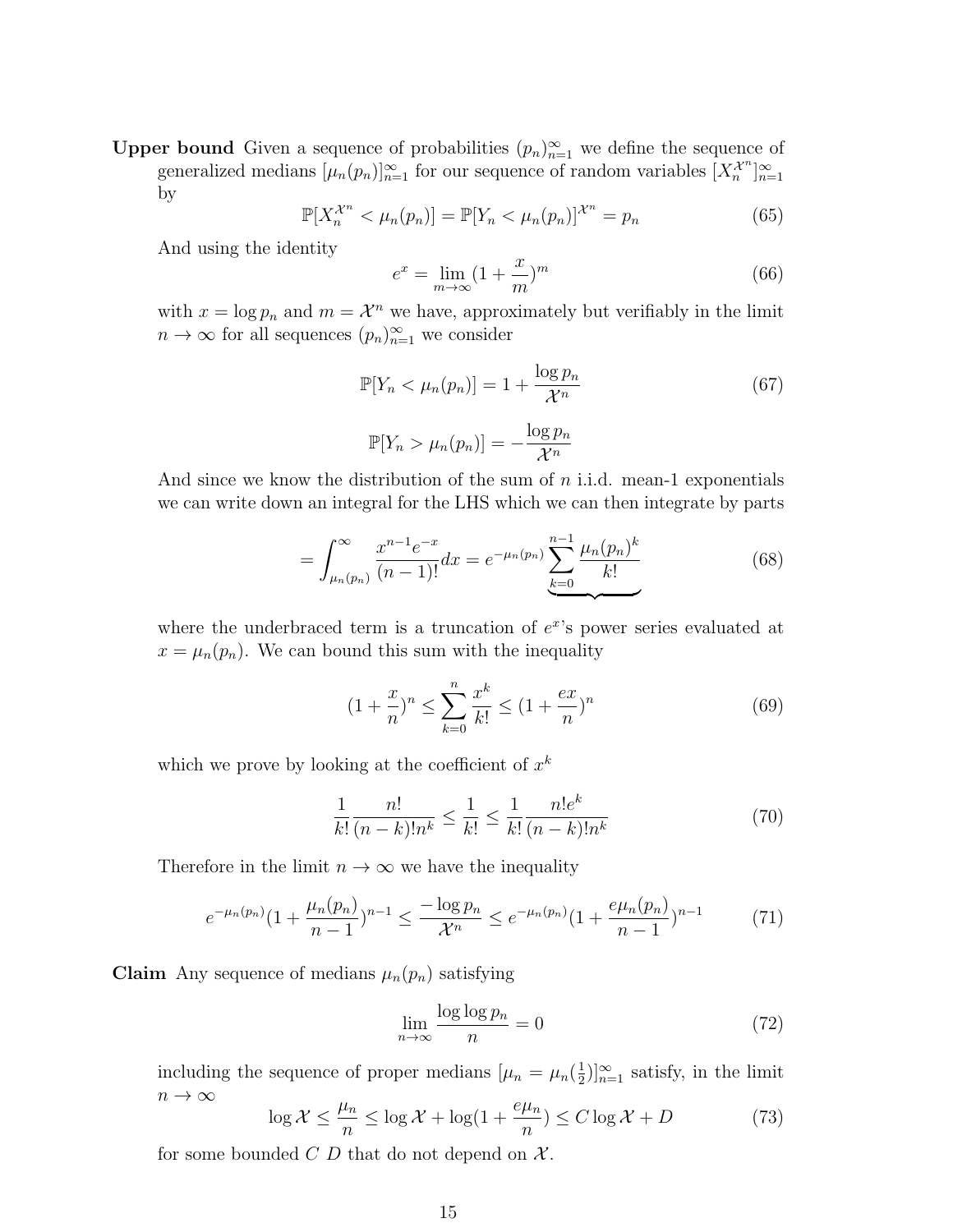**Proof** substituting  $p_n = \frac{1}{2}$  $\frac{1}{2}$  into inequality (55) then taking logs and dividing by n gives the first sandwich inequality. That everything is less than or equal to  $C \log \mathcal{X} + D$  follows from the fact that

$$
F(\alpha) = \log \mathcal{X} + \log(1 + e\alpha) \tag{74}
$$

is a contraction mapping whose unique fixed point  $\alpha^*$  bounds  $\lim_{n\to\infty} \frac{\mu_n}{n}$  $\frac{\iota_n}{n}$  from above. Now

$$
\frac{\delta \alpha^*}{\delta \log \mathcal{X}} = \frac{1 + e\alpha^*}{1 + e(\alpha^* - 1)}\tag{75}
$$

So that for any fixed finite  $\mathcal{X}'$  we have

$$
\alpha^*(\mathcal{X}) \le \alpha^*(\mathcal{X}') + \frac{\delta \alpha^*}{\delta \log \mathcal{X}}|_{\alpha^*}(\mathcal{X}') \log \mathcal{X}
$$
 (76)

**Claim** For large  $n$  almost all the probability mass is close the median in the sense that

$$
\lim_{n \to \infty} \frac{\mu_n(e^{\frac{-1}{n}}) - \mu_n(e^{-n})}{n} = 0 \tag{77}
$$

**Proof** From equation (62) we have

$$
\frac{\mu_n(e^{\frac{-1}{n}})}{n} = \log \mathcal{X} + \frac{\log n}{n} + \log(\sum_{k=0}^{n-1} \frac{\mu_n(e^{\frac{-1}{n}})^k}{k!})
$$
(78)

and

$$
\frac{\mu_n(e^{-n})}{n} = \log \mathcal{X} - \frac{\log n}{n} + \log(\sum_{k=0}^{n-1} \frac{\mu_n(e^{-n})^k}{k!})
$$
(79)

So that

$$
\frac{\mu_n(e^{\frac{-1}{n}}) - \mu_n(e^{-n})}{n} \le \frac{2\log n}{n}
$$
\n(80)

$$
+\frac{\mu_n(e^{\frac{-1}{n}}) - \mu_n(e^{-n})}{n} \max_{\mu_n(e^{-n}) \le x \le \mu_n(e^{\frac{-1}{n}})} \frac{d}{dx} \log(\sum_{k=0}^{n-1} \frac{x^k}{k!})
$$

using the result of the previous claim we bound the underbraced term by

$$
\max_{\log \mathcal{X} \le \alpha \le C \log \mathcal{X} + D} 1 - \frac{\frac{(\alpha n)^{n-1}}{(n-1)!}}{\sum_{k=0}^{n-1} \frac{(\alpha n)^k}{k!}}
$$
(81)

which gives

$$
\frac{\mu_n(e^{\frac{-1}{n}}) - \mu_n(e^{-n})}{n} \le \frac{2\log n}{n} \max_{\log x \le \alpha \le C \log x + D} \frac{(n-1)!}{(\alpha n)^{n-1}} \sum_{k=0}^{n-1} \frac{(\alpha n)^k}{k!}
$$
(82)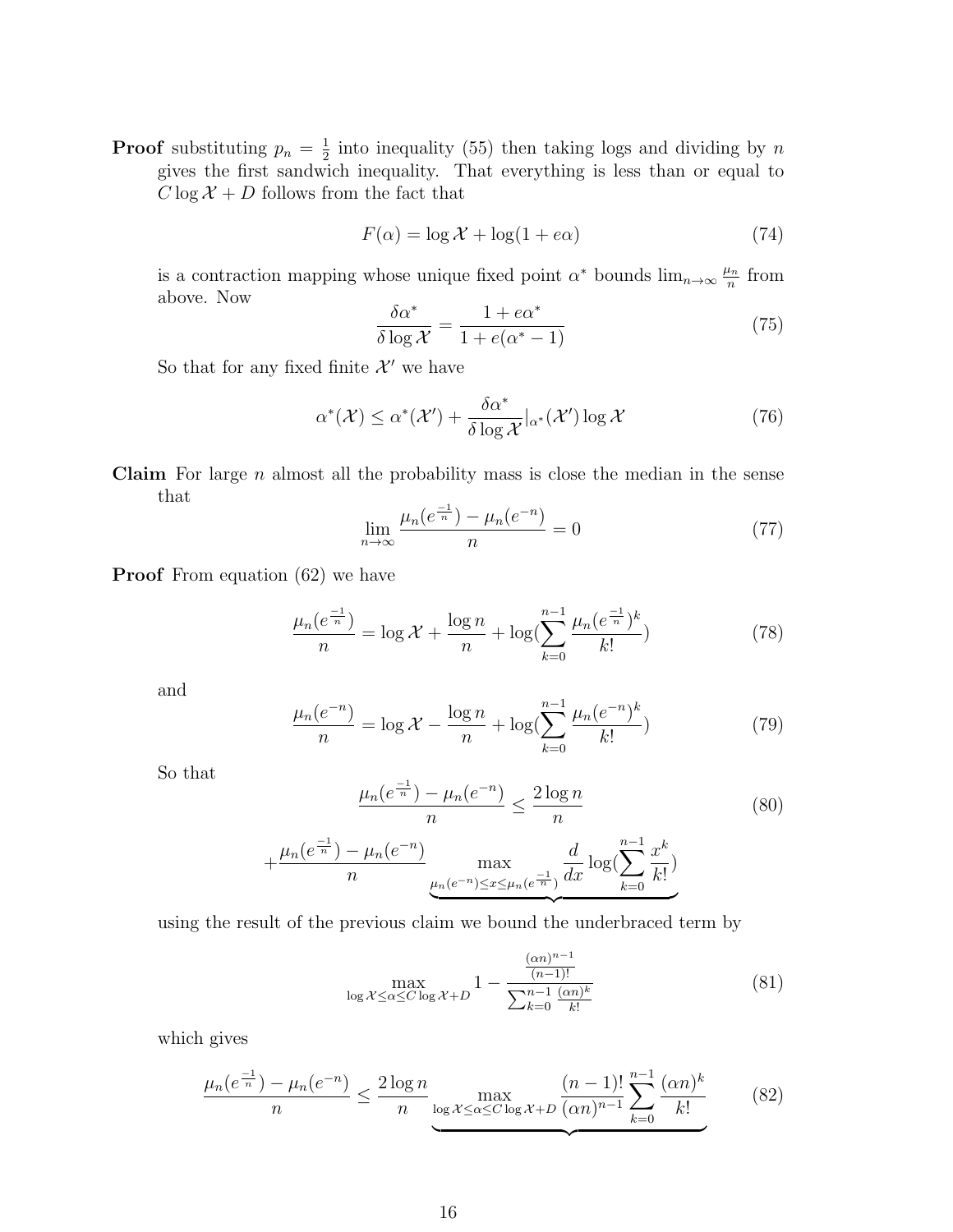where the underbraced term can be bounded above by

$$
\max_{\log \mathcal{X} \le \alpha \le C \log \mathcal{X} + D} \sum_{k=0}^{n-1} \frac{1}{\alpha^{n-k-1}} \le \max_{\log \mathcal{X} \le \alpha \le C \log \mathcal{X} + D} (1 - \frac{1}{\alpha})^{-1}
$$
(83)

So that

$$
\frac{\mu_n(e^{\frac{-1}{n}}) - \mu_n(e^{-n})}{n} < \frac{2\log n}{n} \left(1 - \frac{1}{\log \mathcal{X}}\right)^{-1} \to 0 \tag{84}
$$

as required.

We can now express the mean as an integral over a series of intervals bounded by generalized medians

$$
E_n^{\mathcal{X}^n} = \int_0^{\mu_n(e^{-n})} x \rho(x) dx + \underbrace{\int_{\mu_n(e^{-n})}^{\mu_n(e^{\frac{-1}{n}})} x \rho(x) dx}_{+ \underbrace{\int_{\mu_n(e^{-n})}^{\mu_n(e^{-n})}}_{m=2}^{\infty} \int_{\mu_n(e^{\frac{-1}{m+1})}}^{\mu_n(e^{\frac{-1}{m+1})}} x \rho(x) dx}
$$
\n
$$
(85)
$$

Where the underbraced term is equal to  $\mu_n(\frac{1}{2})$  $(\frac{1}{2}) + o(n)$ . All that remains is to show that the sum of the remaining terms grows slower than  $n$ .

The first integral is easy

$$
\int_0^{\mu_n(e^{-n})} x \rho(x) dx \le e^{-n} \mu_n(e^{-n}) \le e^{-n} n(C \log \mathcal{X} + D)
$$
 (86)

We treat the remaining integrals in the same way, bounding them above by the probability associated with their interval multiplied by an upper bound on the value of their upper boundary. Using the upper bound in inequality (65) we obtain

$$
\frac{\mu_n(e^{\frac{-1}{m^n}})}{n} < \log \mathcal{X} - \frac{1}{n} \log \log e^{\frac{1}{m^n}} + \log(1 + e^{\frac{\mu_n(e^{\frac{-1}{m^n}})}{n}}) \tag{87}
$$

So that

$$
\frac{\mu_n(e^{\frac{-1}{m^n}})}{n} < \log m\mathcal{X} + \log(1 + e^{\frac{\mu_n(e^{\frac{-1}{m^n}})}{n})\tag{88}
$$

and as in (67) we have

$$
\frac{\mu_n(e^{\frac{-1}{m^n}})}{n} < C \log m\mathcal{X} + D \tag{89}
$$

So the sum of the remaining integrals is therefore bounded by

$$
n(e^{\frac{-1}{2^n}} - e^{\frac{-1}{n}})(C \log 2\mathcal{X} + D) + n \sum_{m=3}^{\infty} (e^{\frac{-1}{m^n}} - e^{\frac{-1}{(m-1)^n}})[C \log mK(n) + D] \quad (90)
$$

And in the limit  $n \to \infty$  this expression is bounded above by

$$
(1 - e^{-n})n(C \log 2\mathcal{X} + D) + n \sum_{m=3}^{\infty} \frac{C \log m}{(m-1)^n}
$$
(91)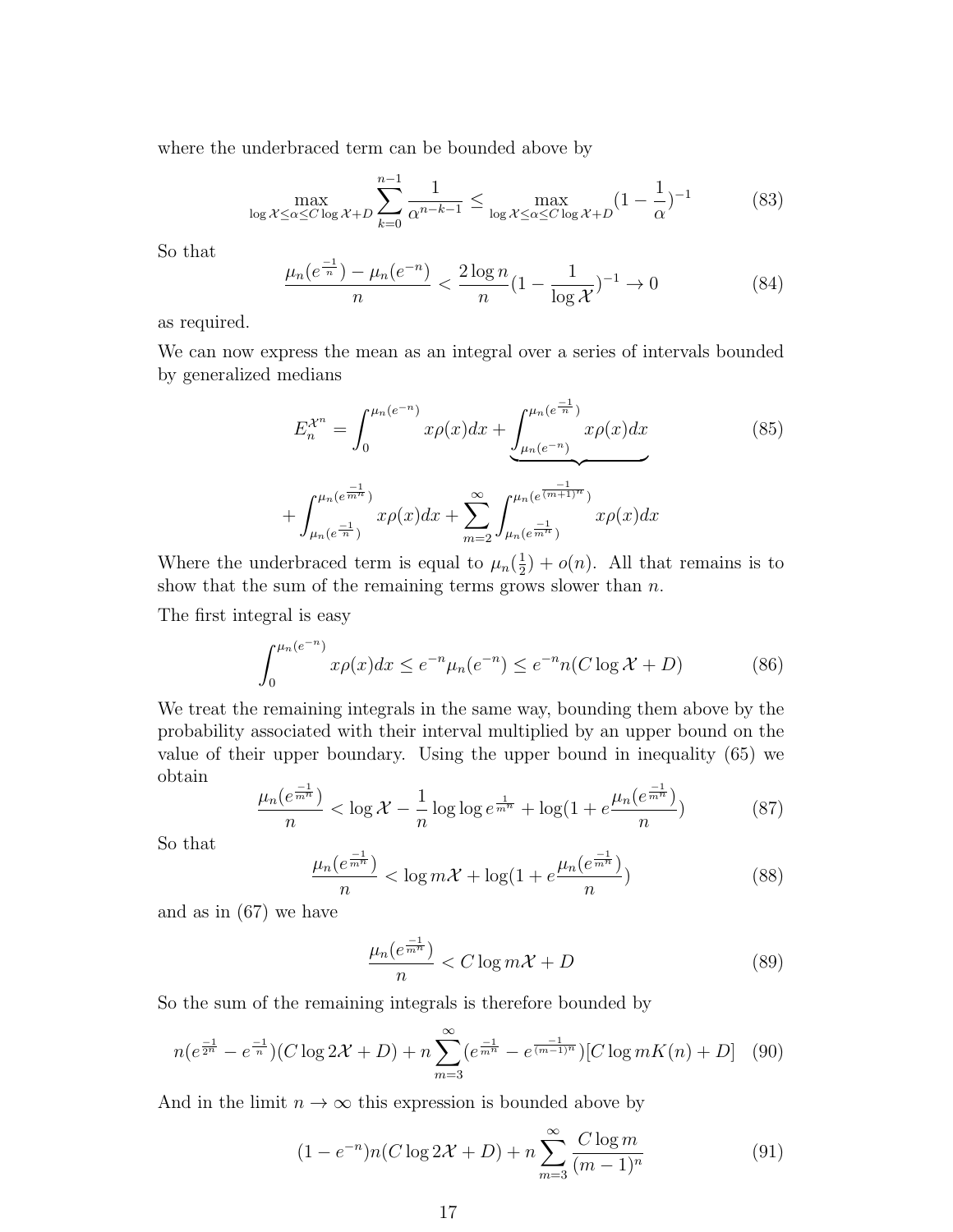$$
\leq Cn\sum_{m=3}^{\infty}\frac{1}{(m-1)^{n-1}}\to 0
$$

Therefore the mean really does converge in ratio to the median and we can use the bound obtained for the median on the mean.

#### 4.2 Componentwise Gaussian

The following results apply to (0,1) Gaussians. For the  $(\mu, \sigma)$  case take  $\lambda \times \sigma + \mu$ .

**Corollary** Let  $[A(n)]_{n=1}^{\infty}$  be a sequence of i.i.d. fixed-support componentwise-(0,1)-Gaussian Max-plus matrices. Then the Max-plus exponent  $\lambda$  satisfies

$$
K\sqrt{\log\mathcal{X}} \le \lambda \le \sqrt{2\log\mathcal{X}}\tag{92}
$$

where  $K > 0$  is a constant independent of G.

Lower bound From [9] we have

**Lemma**  $E_1^d > \mu_d : \mathbb{P}[T > \mu_d] = \frac{1}{d}$  where T is a (0,1)-Gaussian.

**Proof** Consider the r.v's  $(Z_i = \frac{1}{\Psi(i)}$  $\frac{1}{\Psi(T_i)}\big)_{i=1}^d$  where the  $(T_i)_{i=1}^d$  are a sequence of i.i.d.  $(0,1)$ -Gaussians and  $\Psi$  is the Gaussian probability distribution function. Z has distribution  $f(x) = z^{-2}$  and

$$
\mathbb{E}\min_{i=1}^d Z_i = \frac{N}{N-1} \tag{93}
$$

Since  $\frac{1}{\Psi}$  is convex Jensen's inequality gives

$$
\frac{N}{N-1} = \mathbb{E} \min_{i=1}^d \frac{1}{\Psi(X_i)} = \mathbb{E} \Psi[\max_{i=1}^d T_i] \le \Psi(E_1^d)
$$
(94)

**Corollary**  $E_1^d > K \sqrt{\log d}$  where

$$
K > \min\{\sqrt{2} - \frac{\log 2\pi}{\log 100}, \min_{n=1}^{\infty} \frac{E_1^n}{\sqrt{\log n}}\}\
$$
\n(95)

**Proof** Borrel's inequality gives  $\mu_d > t$  where

$$
\frac{1}{\sqrt{2\pi}} \frac{t^2 - 1}{t^3} e^{\frac{-t^2}{2}} < \frac{1}{d} \tag{96}
$$

so that

$$
\left(\frac{t}{\sqrt{\log d}}\right)^2 > 2 + \frac{2\log\frac{t^2 - 1}{t^3}}{\log d} - \frac{\log 2\pi}{\log d} \tag{97}
$$

and provided  $t > 1$  which can be guaranteed if a real solution to

$$
\frac{1}{\sqrt{2\pi}}\frac{t^2 - 1}{t^3}e^{\frac{-t^2}{2}} = \frac{1}{d}
$$
\n(98)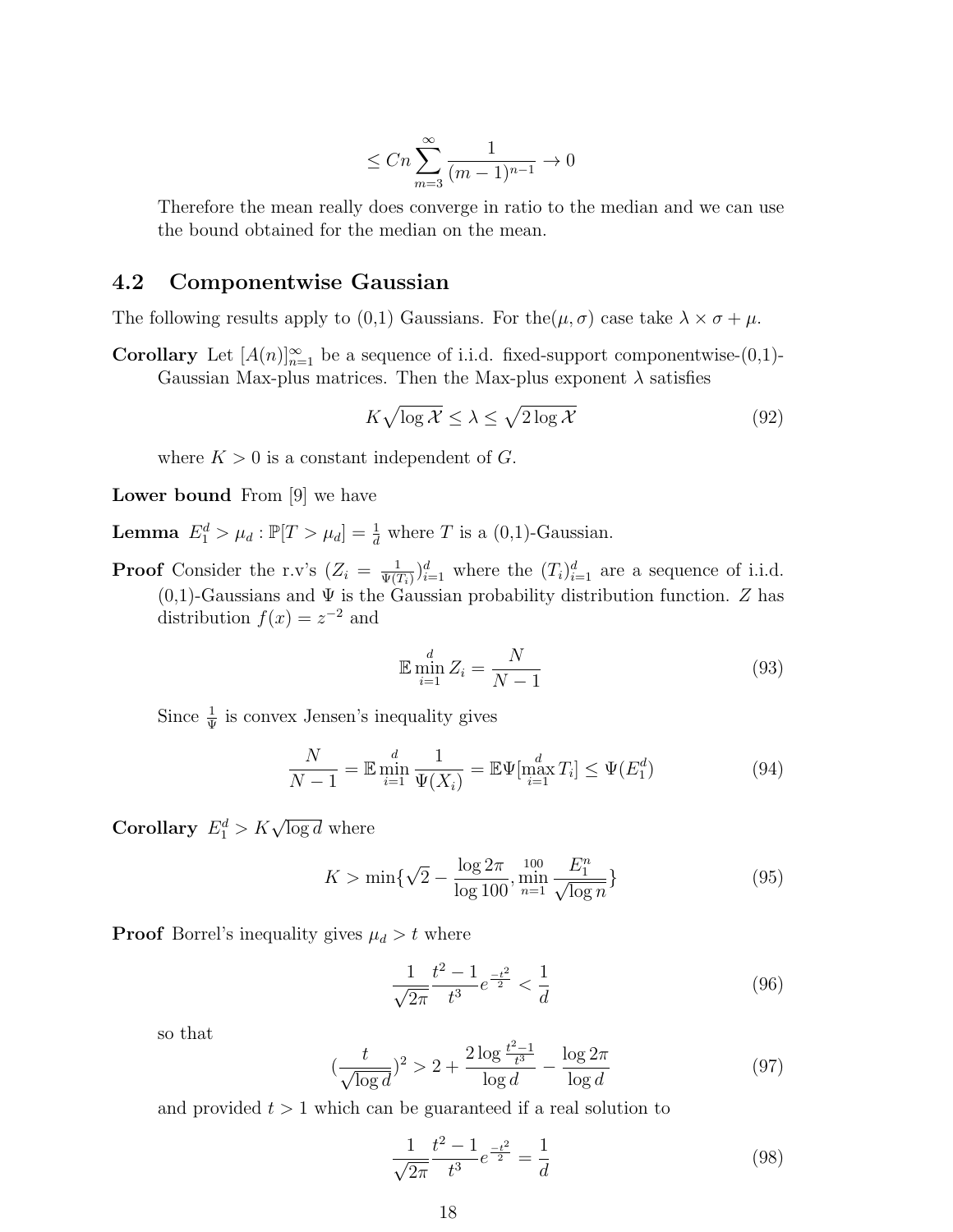exists, which is guaranteed so long as

$$
\frac{1}{d} < \frac{1}{100} < \max_{t'} \frac{1}{\sqrt{2\pi}} \frac{t'^2 - 1}{t'^3} e^{\frac{-t'^2}{2}} \tag{99}
$$

then we have

$$
(\frac{t}{\sqrt{\log d}})^2 > 2 - \frac{\log 2\pi}{\log d} > 2 - \frac{\log 2\pi}{\log 100}
$$
 (100)

The expectation of the maximum of  $d_i$  i.i.d. Gaussians is therefore bounded below by  $K\sqrt{\log d_i}$  and

$$
\lambda \ge \sum_{i=1}^{N} \pi_i K \sqrt{\log d_i} = K \sum_{i=1}^{N} \pi_i f(\log d_i)
$$
 (101)

Where  $f(x) = \sqrt{x}$  is convex so that Jensen's inequality gives

$$
\lambda \ge K \sqrt{\sum_{i=1}^{N} \pi_i \log_{d_i}} = K \sqrt{\log \mathcal{X}}
$$
 (102)

**Upper bound** Since the sum of  $n(0, 1)$ -Gaussians is a  $(0, 1)$ √  $\overline{n}$ )-Gaussian we have

$$
\lambda \le \lim_{n \to \infty} \frac{\sqrt{n}}{n} \mathbb{E} \max_{i=1}^{X^n} N_i
$$
\n(103)

where  $[N_i]_{i=1}^{\infty}$  is a sequence of i.i.d.  $(0, 1)$ -Gaussians. And using the main result from [10] we have

$$
\lambda = \lim_{n \to \infty} \frac{1}{\sqrt{n}} \sqrt{2 \log \mathcal{X}^n} = \sqrt{2 \log \mathcal{X}}
$$
(104)

#### 4.3 Componentwise uniform

The following results apply to [0,1] Uniform distributions. For the  $[a, b]$  case take  $(\lambda - \frac{1}{2})$  $(\frac{1}{2}) \times (b-a) + \frac{a+b}{2}.$ 

**Corollary** Let  $[A(n)]_{n=1}^{\infty}$  be a sequence of i.i.d. fixed-support componentwise-uniform- $[0, 1]$  Max-plus matrices. Then the Max-plus exponent  $\lambda$  satisfies

$$
1 - \frac{1}{\mathcal{X} + 1} \le \lambda \le 1 - \frac{1}{\mathcal{X}e}
$$
\n<sup>(105)</sup>

Where *e* is the constant 2.71...

**Lower bound** The expectation of the maximum of  $d_i$  i.i.d. uniforms is  $\frac{d_i}{d_i+1}$ . Therefore we have

$$
\lambda \ge \sum_{i=1}^{N} \pi_i \frac{d_i}{d_i + 1} = K \sum_{i=1}^{N} \pi_i f(\log d_i)
$$
 (106)

Where  $f(x) = \frac{e^x}{e^x + x}$  $\frac{e^x}{e^x+1}$  is convex so that Jensen's inequality gives

$$
\lambda \ge f[\sum_{i=1}^{N} \pi_i \log_{d_i}] = f(\log \mathcal{X}) = 1 - \frac{1}{\mathcal{X} + 1}
$$
\n(107)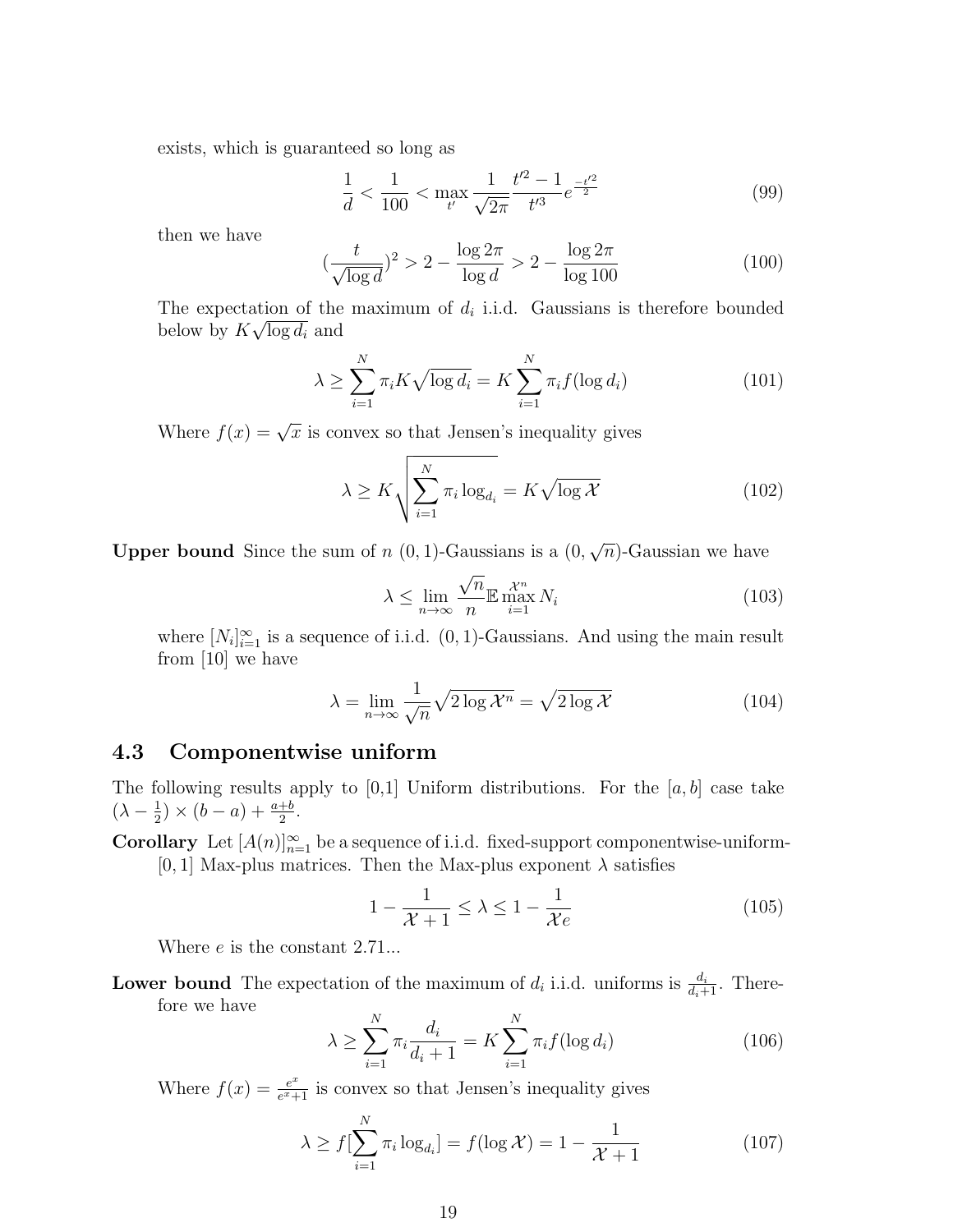**Upper bound** Consider the sequence of generalized medians  $[\mu_n]_{n=1}^{\infty}$  such that

$$
\mathbb{P}[X_n^{\mathcal{X}^n} < \mu_n] = 1 - \frac{1}{n} \tag{108}
$$

Then we have  $\lambda \leq \lim_{n\to\infty} \frac{1}{n}$  $\frac{1}{n}[\mu_n(1-\frac{1}{n}% )\mu_{n-1}(1-\frac{1}{n}% )]$  $(\frac{1}{n}) + \frac{n}{n}$ . Now

$$
\mathbb{P}[Y_n < \mu_n]^{\mathcal{X}^n} = 1 - \frac{1}{n} \tag{109}
$$

so that

$$
\mathbb{P}[Y_n < n-t] = 1 - (1 - \frac{1}{n})^{\frac{1}{\mathcal{X}^n}}\tag{110}
$$

and we can bound this probability above as follows

$$
\mathbb{P}[Y_n < n - t] = \int_{\Delta^*(n-t)} d\underline{u} \le \int_{\Delta(n-t)} d\underline{u} = \frac{(n-t)^n}{n!} \tag{111}
$$

where

$$
\Delta^*(n-t) = \{ \underline{u} \in \mathbb{R}^n : \sum_{i=1}^n u_i = n-t : 0 \le u_i \le 1 \}
$$
 (112)

and

$$
\Delta(n-t) = \{ \underline{u} \in \mathbb{R}^n : \sum_{i=1}^n u_i = n-t : 0 \le u_i \}
$$
 (113)

Therefore

$$
\lambda \le \lim_{n \to \infty} \frac{\mu_n}{n} = \lim_{n \to \infty} 1 - \frac{(n! [1 - (1 - \frac{1}{n})^{\frac{1}{\mathcal{X}^n}}])^{\frac{1}{n}}}{n}
$$
(114)

Finally using  $\lim_{n\to\infty}(1-\frac{x}{n})$  $(\frac{x}{n})^n = e^x$  and Stirling's formula we have

$$
\lambda \le \lim_{n \to \infty} 1 - \frac{1}{e\mathcal{X}} \left(\frac{\sqrt{2\pi n}}{n}\right)^{\frac{1}{n}} = 1 - \frac{1}{e\mathcal{X}}
$$
(115)

## 5 Conclusion

Using our main theorem which relates the Max-plus exponent to some more tractable bounds in terms of the Markov chain on G and a novel extreme value expectation we have demonstrated an explicit link between the graph structure and the Maxplus exponent for our three examples. Increasing the number of connections between vertices will increase  $\mathcal X$  which we have shown increases the exponent. This is due to there being more paths of a fixed length through a more connected graph and therefore a greater number of possible paths to take the maximum over.

We have also seen how the tail characteristics of the edge weight distributions can affect the exponent, the heavily tailed exponential giving rise to far larger Max-plus exponents than the Gaussian case.

The bounds give precise information about the asymptotic behavior of large systems. There are many example systems in which this could be a useful result especially if the theorem could be extended to heterogenous systems where the edge weights perhaps have distributions from the same family just with different parameters or a case in which the edge weights are draw from one of a small fixed number of distributions.

In further work I hope to apply these results/techniques to physically realistic models from distributed computing and biology.